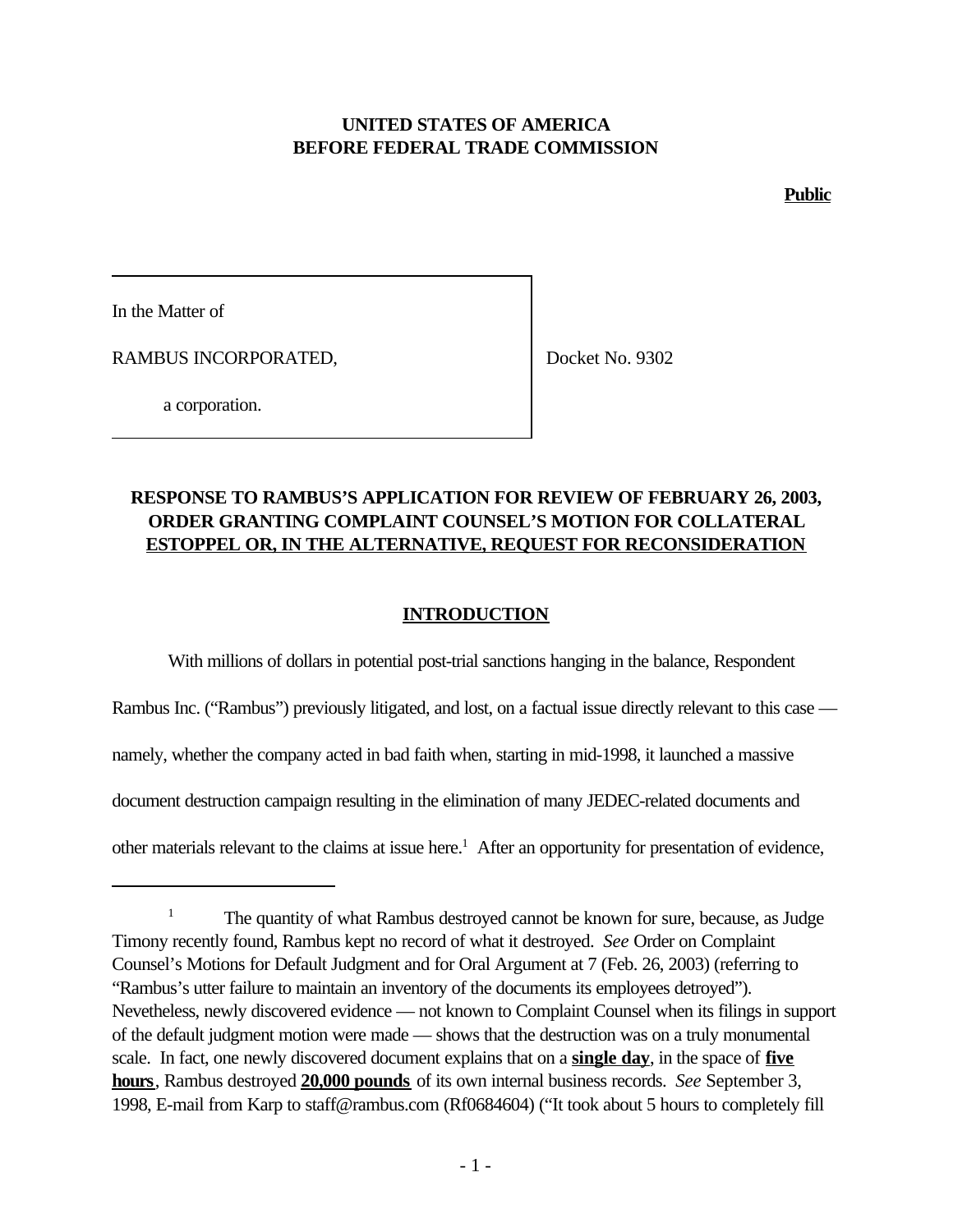briefing, and oral argument, a federal district judge concluded that Rambus's document destruction was done, "in part, for the purpose of getting rid of documents that might be harmful" in future anticipated litigation involving Rambus's previously undisclosed "JEDEC-related patents." *Rambus Inc. v. Infineon Technologies AG*, 155 F. Supp. 2d 668, 682 (E.D. Va. 2001) ("*Infineon II*"). On this and other grounds, the *Infineon* trial court imposed a monetary sanction against Rambus in excess of \$7 million. Rambus later appealed this attorneys' fees award, but on grounds unrelated to the trial court's findings of improper document destruction. In that appeal, Rambus did succeed in having the award of fees vacated; however, the appellate court majority opinion plainly states that the trial court's unappealed findings of litigation misconduct, including bad-faith document destruction, remained undisturbed. *See Rambus Inc. v. Infineon Technologies AG*, 318 F.3d 1081, 1106-07 (Fed. Cir. 2003) ("*Infineon III*") (noting that "Rambus does not contest the district court's holding of litigation misconduct" and "that Rambus's misconduct alone supported the determination" that sanctions were warranted).

It is clear beyond dispute that on remand in the *Infineon* suit Rambus will not be permitted to relitigate the trial court's prior determination that the company destroyed material evidence, in part, because it feared the adverse consequences that could flow from production of those documents in future JEDEC-related litigation. Applying basic principles of collateral estoppel, Judge Timony ruled that Rambus should be precluded from relitigating that issue here as well. *See* Order Granting Complaint Counsel's Motion for Collateral Estoppel at 1, 5 ( Feb. 26, 2003) (ruling that the *Infineon*

the shredding truck (capacity is 20,000 lbs.). . . . They feel they can finish the job tomorrow. Worst case is that they may have to come back Tuesday to pick up anything that still remains after tomorrow's session.").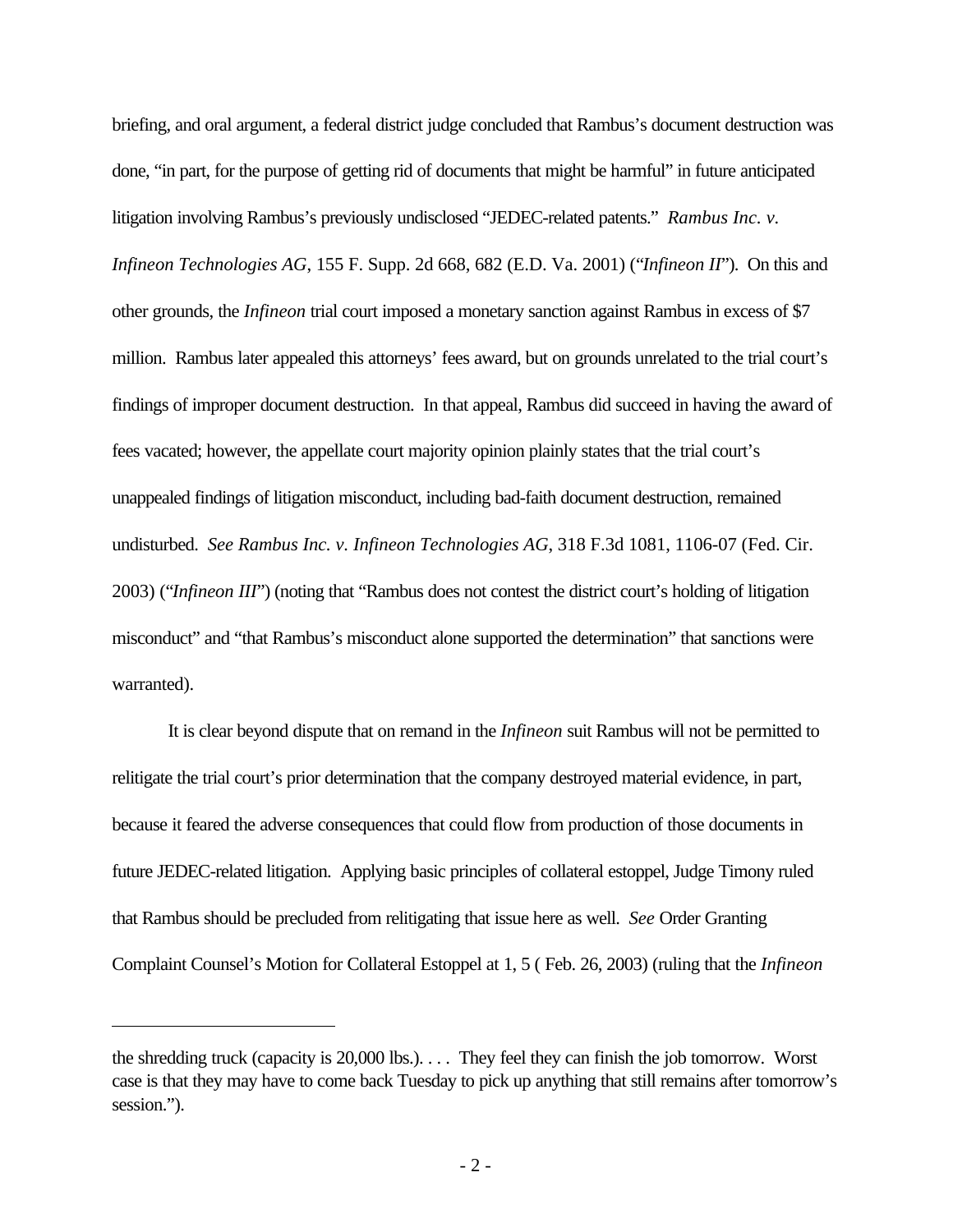trial court's findings of bad-faith document destruction should be accorded "full collateral estoppel effect" in this case, thus barring "Rambus from relitigating the same factual issues" here) ("Order"). Judge Timony's collateral-estoppel ruling reflects a sensible application of well-established law. There is simply no good reason why Rambus, having had a prior opportunity to litigate fully and fairly this factual question, should be permitted to relitigate the same question again in this proceeding, hoping for a better outcome.

Consistent with its penchant for wanting to relitigate issues that have already been conclusively resolved against it, Rambus is now seeking to revisit Judge Timony's conclusion that collateral estoppel should apply in these circumstances. Rambus specifically requests two things. In the first instance, Rambus requests that Your Honor certify for interlocutory appeal to the Commission the question, already now decided by Judge Timony, of whether Rambus should be allowed to relitigate here the same issue that was conclusively resolved against it in the *Infineon* case — that is, the issue of bad-faith document destruction. In the alternative, Rambus has asked that Your Honor reconsider Judge Timony's ruling directly. As we explain herein, neither of these alternatives requests has a sound basis. Just as Rambus has no meritorious basis for relitigating here the bad-faith document destruction issues already resolved against it in the *Infineon* suit, Rambus has no meritorious basis to seek reconsideration or interlocutory appeal of Judge Timony's February 26 Order recognizing the collateral esteppel effect of the *Infineon* court's prior rulings.<sup>2</sup>

### **SUMMARY OF ARGUMENT**

<sup>&</sup>lt;sup>2</sup> Complaint Counsel hereinafter refers to Rambus's Application for Review of the February 26, 2003, Order Granting Complaint Counsel's Motion for Collateral Estoppel Pursuant to Rule 3.23(b), or, in the Alternative Request for Reconsideration of That Order (filed Mar. 5, 2003), as "Application" or "Rambus App."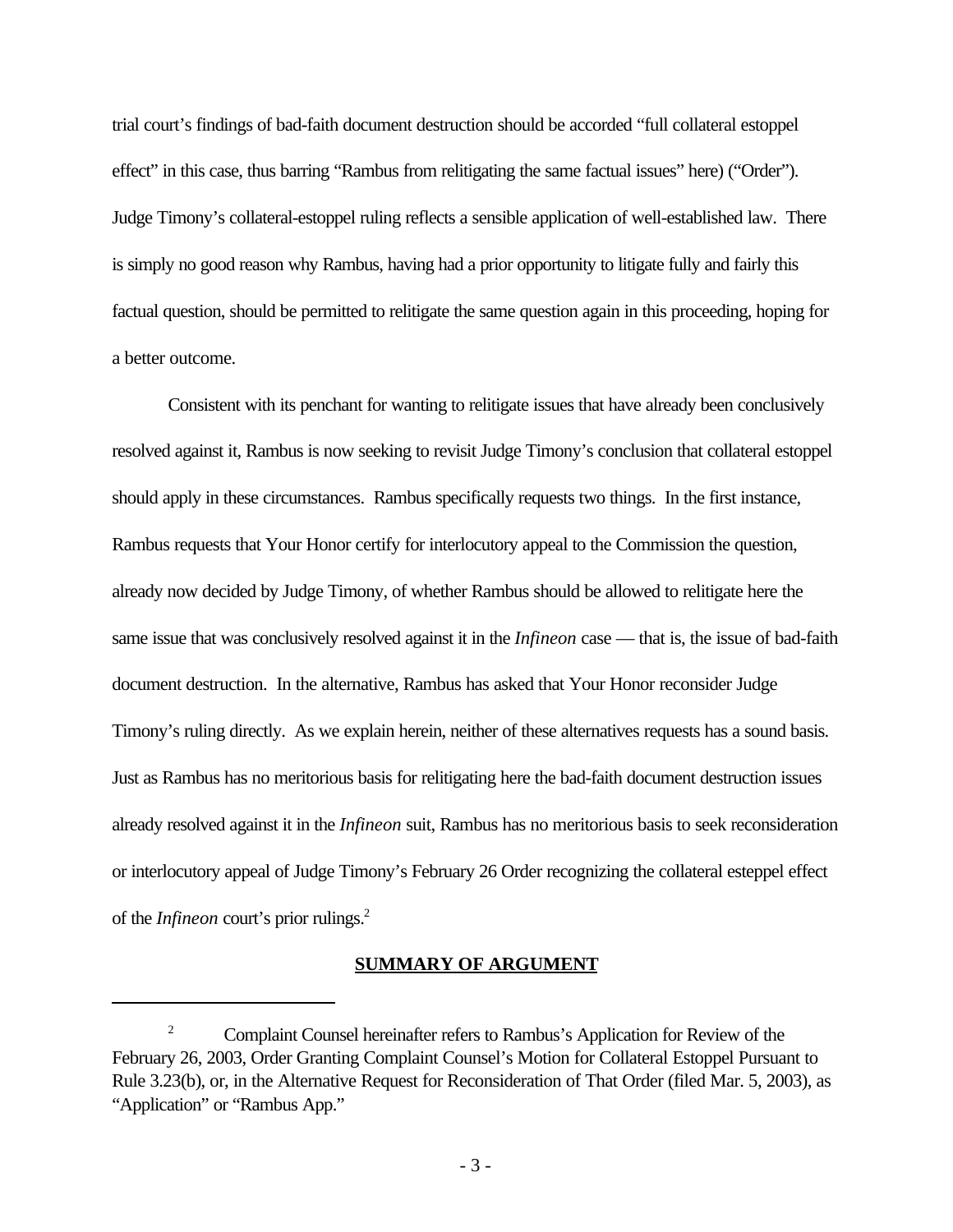Rambus here seeks reconsideration, and applies for interlocutory review, on the same grounds on which it initially opposed Complaint Counsel's motion. Once again, Rambus argues that the general rule that "vacated judgments" have no collateral estoppel effect forecloses the application of collateral estoppel in this case. *See* Opposition to Complaint Counsel's (1) Motion for Leave to File Supplemental Memorandum in Support of Motion for Default Judgment, and (2) Motion Seeking Recognition of the Collateral Estoppel Effect of Prior Factual Findings Underlying Portions of the Judgment in *Infineon* Now Vacated by the Federal Circuit (filed Feb. 24, 2003) ("Rambus Opp."). Rambus argues its Application as if Judge Timony had never considered the argument before. Yet as Judge Timony's order itself makes clear, he did consider, but nonetheless rejected, Rambus's arguments, and for good reason. *See* Order at 1 (acknowledging that "Rambus filed its opposition on February 24, 2003."). Furthermore, Rambus fails to show that any of the criteria for interlocutory review of this evidentiary ruling are met here, nor could it possibly do so, considering that this simply is not a "controlling question of law," but rather a subsidiary evidentiary issue. Likewise, Rambus has made no showing of new facts or changes in law that would warrant altering Judge Timony's Order in any way.

The reason why Judge Timony's collateral estoppel ruling was appropriate and should not be disturbed is quite straightforward. Despite Rambus's attempts to convince Your Honor of the contrary, the relevant judgment of the *Infineon* trial court was not wholly vacated by the Federal Circuit majority. The lower court's judgment was only "VACATED-IN-PART," *Infineon III*, 318 F.3d at 1107, and the "part" that matters here was left undisturbed by the appeals court. Specifically, the Federal Circuit's majority opinion in *Infineon* left undisturbed the district court's findings of litigation misconduct, and vacated only the award of attorneys' fees. *See id.* at 1106 (noting that "Rambus does

- 4 -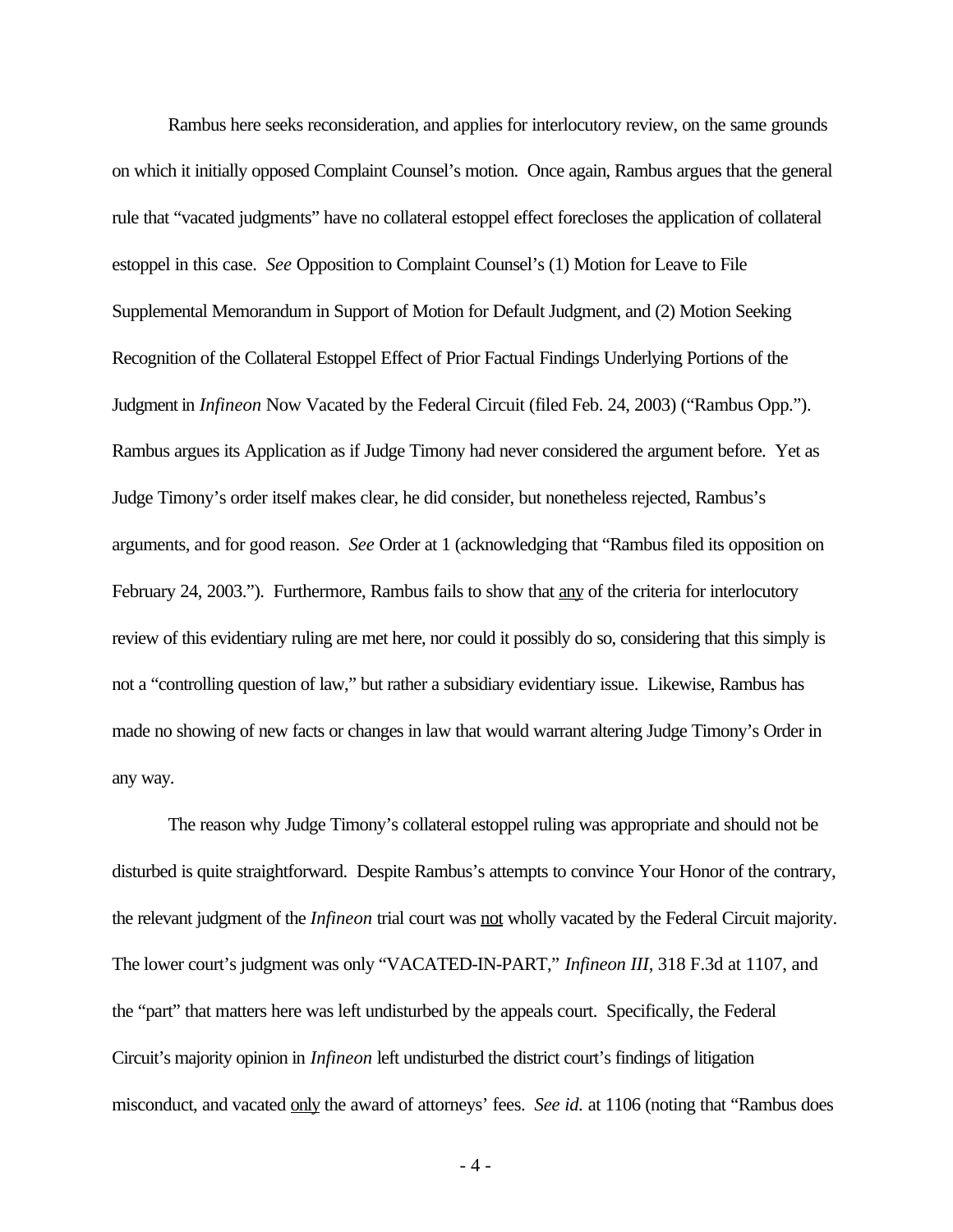not contest the district court's holding of litigation misconduct" and that "[l]itigation misconduct and unprofessional behavior may suffice, by themselves," to support sanctions under § 285). The majority opinion thus directs that Rambus will not be permitted to relitigate the issue of litigation misconduct on remand. That aspect of the district court's ruling is final and continues to be binding against Rambus. Hence, if on remand Infineon ultimately is judged to be a "prevailing party" under the relevant statute (*e.g.*, if Rambus's patents are deemed invalid, unenforceable, or not infringed), the prior determination of litigation misconduct will "alone" support the imposition of sanctions. *Id.* at 1106.

In these circumstances, the arguments and case law contained in Rambus's Application are simple inapposite. Rambus cannot relitigate the findings of litigation misconduct, including bad-faith document destruction, before the district court on remand in the *Infineon* suit. Nor, consistent with the most basic principles of collateral estoppel, should Rambus be permitted to relitigate that issue here. Judge Timony resolved the issue in a fully appropriate manner. For this and other reasons, we respectfully submit that Your Honor should deny Rambus's requests for reconsideration and interlocutory review.

### **FACTUAL AND PROCEDURAL BACKGROUND**

In late December of last year, Complaint Counsel filed a motion for default judgment in this action. The motion was predicated upon facts showing that Rambus, beginning in mid-1998, willfully, and in bad faith, destroyed massive quantities of its own internal business records with the purpose of reducing or eliminating serious legal risks that the company and its lawyers then knew to exist. Specifically, the facts show that, in this time period, Rambus anticipated that its future plans to enforce previously undisclosed JEDEC-related patents would likely precipitate legal attacks on the enforceability of those patents. Rambus's lawyers had advised the company of the risk that alleged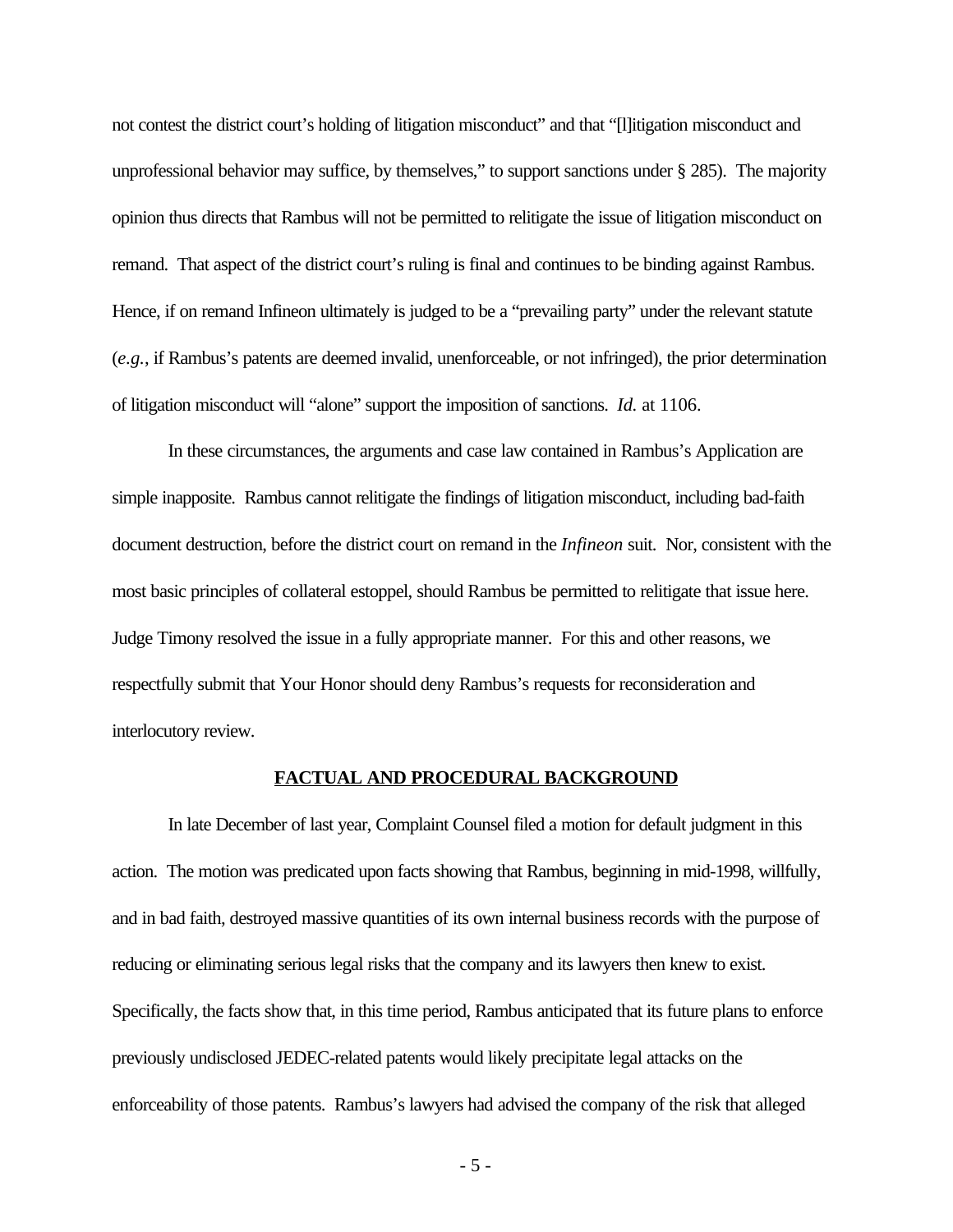infringers could defeat the enforceability of Rambus's patents by asserting "equitable estoppel" defenses rooted in claims that Rambus, while participating as a member of JEDEC, engaged in "misleading conduct."<sup>3</sup> Rambus's lawyers also repeatedly advised the company that similar allegations of misleading conduct could lead to patents being held unenforceable on antitrust grounds.<sup>4</sup> Indeed, it appears that the FTC's announcement of an antitrust consent decree against Dell Computer Corporation in late 1995, in an action challenging Dell's allegedly misleading concealment of relevant patents from a standard-setting organization, was one of the principal factors leading to Rambus's decision to withdraw from JEDEC several months later.<sup>5</sup>

In opposing the Default Judgment Motion, Rambus failed to contest the vast bulk of Complaint Counsel's factual contentions.<sup>6</sup> Instead, Rambus hinged virtually its entire opposition to default

<sup>&</sup>lt;sup>3</sup> *See* Memorandum in Support of Complaint Counsel's Motion for Default Judgment Relating to Respondent Rambus Inc.'s Willful, Bad-Faith Destruction of Material Evidence at 16 (filed Dec. 20, 2002); *see also* Order on Complaint Counsel's Motions for Default Judgment and for Oral Argument at 3 (Feb. 26, 2003) ("While particpating in JEDEC's development of RAM standards, Rambus was advised by its counsel that this partcipation, combined with its failure to disclose the existence of the patents that ould be infringed by the proposed JEDEC standard, could create an equitable estoppel that would make it difficult, if not impossible, for Rambus to enforce its atents and, most importantly, to collect royalties or damages from patent infringements resulting from the proposed JEDEC standards.").

<sup>4</sup> *See* Memorandum in Support of Complaint Counsel's Motion for Default Judgment Relating to Respondent Rambus Inc.'s Willful, Bad-Faith Destruction of Material Evidence at 15-21 (filed Dec. 20, 2002).

<sup>5</sup> *See id.* at 18-21; *see also* Order on Complaint Counsel's Motions for Default Judgment and for Oral Argument at 6 ( Feb. 26, 2003) ("prior to Rambus's decision to cease participating in JEDEC, its counsel indicated that its participation could hamper its potential claims for patent infringement").

<sup>6</sup> *See* Complaint Counsel's Corrected Reply to Rambus Inc.'s Memorandum in Opposition to Motion for Default Judgment at 4-7 (filed Jan. 27, 2003) (summarizing the factual contentions that Rambus, in opposing the default judgment motion, failed to contest).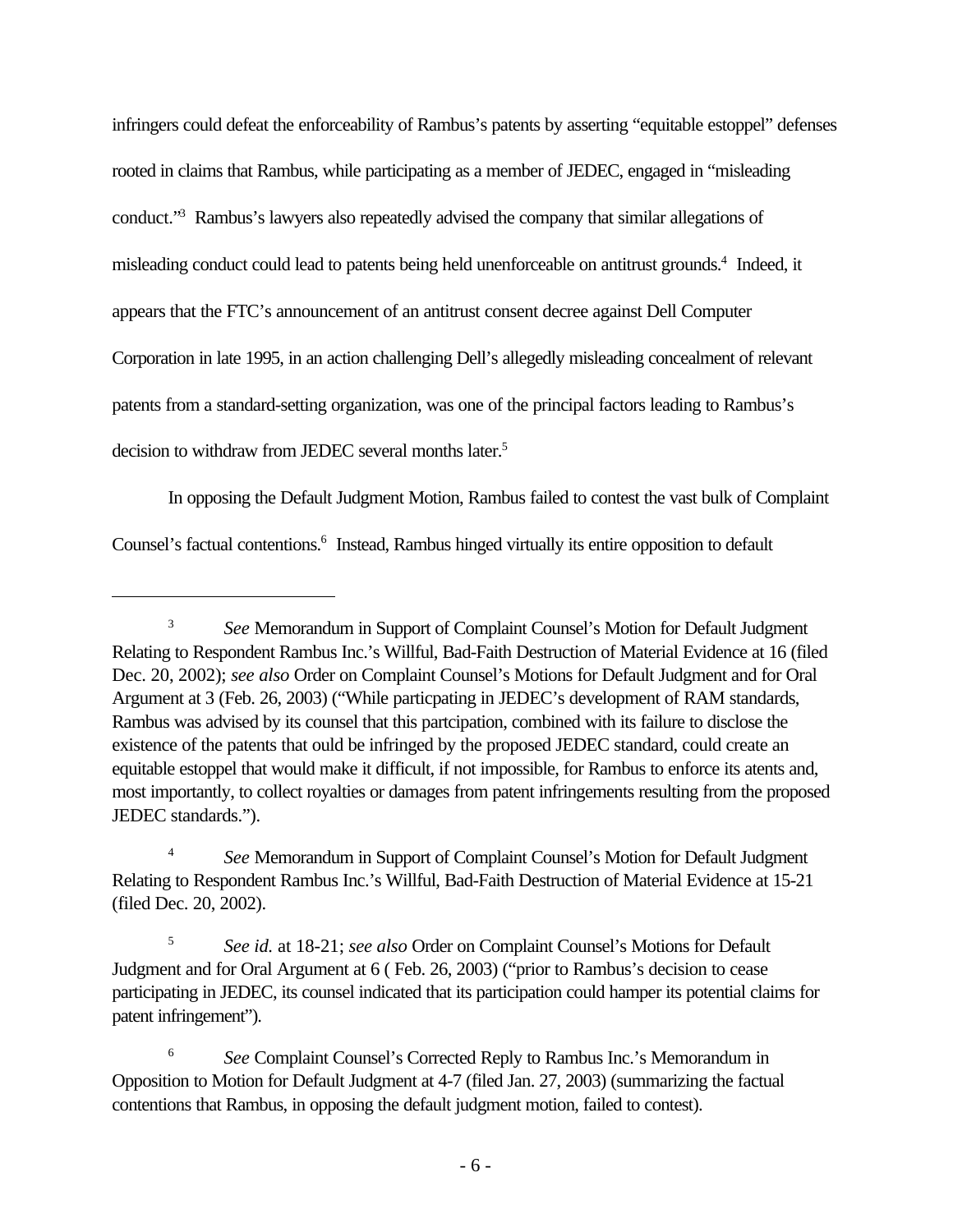judgment on the argument that "Complaint Counsel do not and cannot make the required showing" that Rambus destroyed discoverable evidence "in bad faith."<sup>7</sup> In support of this defense, Rambus's opposition relied largely on its own self-serving denials of wrongdoing, while at the same time essentially ignoring all of the evidence that had been cited by Complaint Counsel as proof of bad faith.<sup>8</sup> Thus, based on the parties' briefing, the outcome of Complaint Counsel's default judgment motion appeared to turn on a single issue – bad faith. Complaint Counsel, citing to various record facts, contended that Rambus's document destruction efforts were undertaken in bad faith, with the purpose, at least in part, of eliminating evidence that might be helpful to Rambus's opponents (including the FTC itself) in anticipated JEDEC-related litigation. Meanwhile, Rambus, largely ignoring Complaint Counsel's proof of bad faith, cited to other evidence in an effort to persuade Judge Timony that the company's document destruction activities were not motivated by any improper purpose.

It was in this context — *i.e.*, a dispute over the bad-faith nature of Rambus's document destruction — that Complaint Counsel's motion for collateral estoppel arose. As Complaint Counsel explained in the opening pages of the memorandum supporting its Default Judgment Motion, Rambus's destruction of JEDEC-related documents, and the motivations therefor, were previously litigated and

<sup>&</sup>lt;sup>7</sup> Memorandum by Rambus Inc. in Opposition to Complaint Counsel's Motion for Default Judgment at 1 (filed Jan. 15, 2003) (emphasis added). Rambus's opposition memorandum did not dispute (nor could it) that much of the evidence that was destroyed would have been discoverable in this proceeding.

<sup>8</sup> *See* Complaint Counsel's Corrected Reply to Rambus Inc.'s Memorandum in Opposition to Motion for Default Judgment at 11 n.5 (filed Jan. 27, 2003) (cataloguing the evidence cited by Complaint Counsel's initial motion as evidence of bad faith that Rambus's opposition entirely ignored).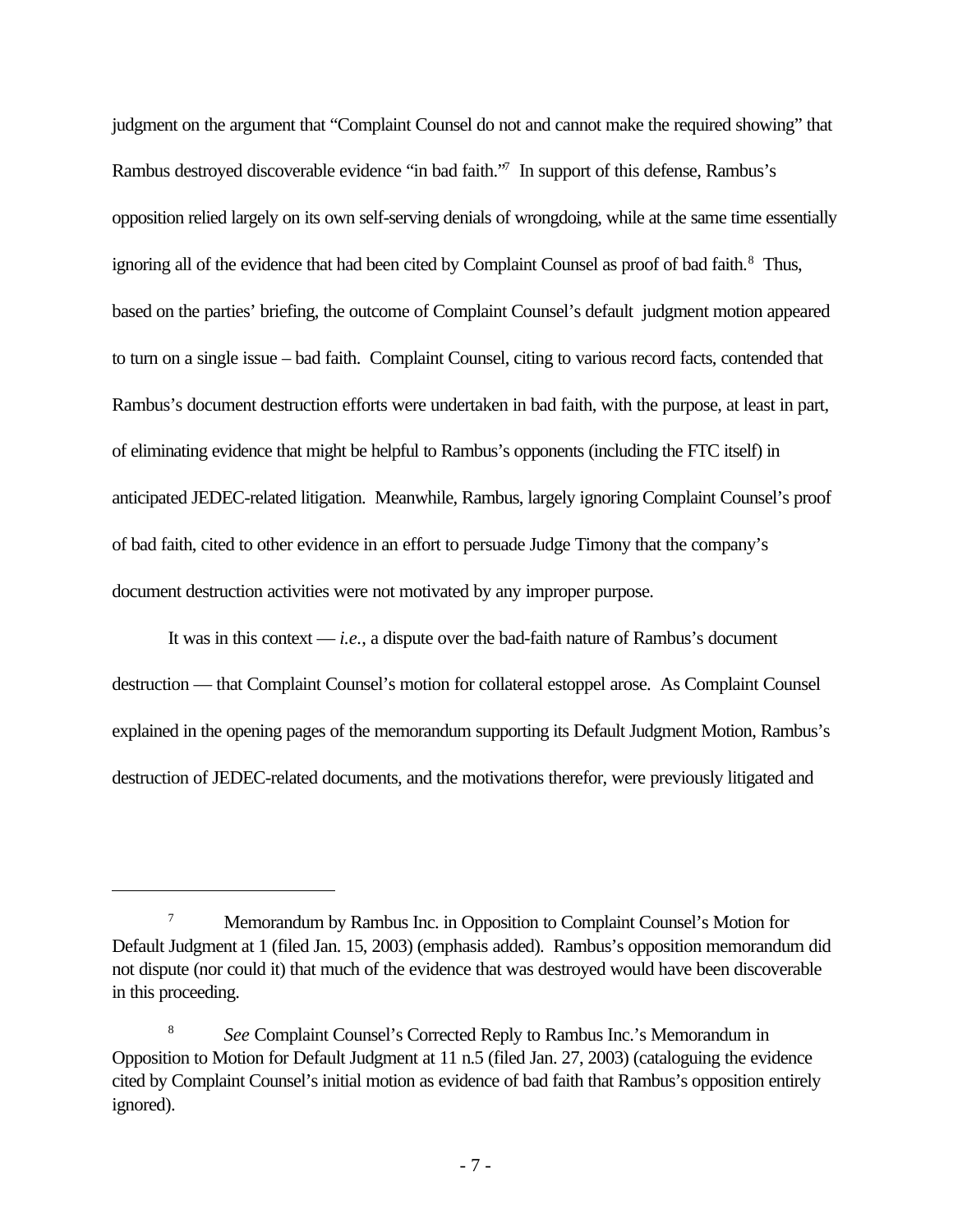resolved in the *Infineon* case.<sup>9</sup> Ruling upon a post-trial motion for sanctions, the *Infineon* trial court entered an order on August 9, 2001, finding (1) that Rambus's patent suit against Infineon was frivolous; (2) that Rambus's misleading conduct before JEDEC constituted fraud; and (3) that Rambus, before and during the *Infineon* suit, had engaged in a "series of litigation misconducts directed at masking its fraud," including but not limited to wrongful document destruction. *Infineon II*, 155 F. Supp. 2d at 683.<sup>10</sup> As pertained to Rambus's improper document destruction, Judge Payne made the following express findings:

> [T]he record in this case shows that Rambus implemented a "document retention policy," in part, for the purpose of getting rid of documents that might be harmful in litigation. Rambus instituted its document retention policy in 1998. Clearly, Rambus contemplated that it might be bringing patent infringement suits during this timeframe if its licensing efforts were not successful – its Business Plan unequivocally states that the issuance of its JEDEC-related patents would put it in a position to demand royalties from semi-conductor manufacturers.

*Id.* at 682.

Although Complaint Counsel did draw these findings to Judge Timony's attention in its original

default judgment filings, and argued that Judge Payne was right to conclude that Rambus's document

destruction was done at least "in part, for the purpose of getting rid of documents that might be harmful

<sup>9</sup> *See* Memorandum in Support of Complaint Counsel's Motion for Default Judgment Relating to Respondent Rambus Inc.'s Willful, Bad-Faith Destruction of Material Evidence at 3-4 (filed Dec. 20, 2002).

<sup>&</sup>lt;sup>10</sup> In addition to document destruction, Judge Payne's "litigation misconduct" ruling was also predicated in part on his conclusions that (1) Rambus failed to list numerous documents on its privilege log, which . . . documented its fraudulent activity at JEDEC"; (2) "Rambus representatives . . . hindered discovery efforts by providing false or misleading testimony," only later to change their testimony when "confronted with documents obtained after the piercing of the attorney-client privilege"; and (3) "Rambus also obstructed discovery in its written responses to Infineon's interrogatories and [requests for admission]." *Id.* at 676, 679, 681-82.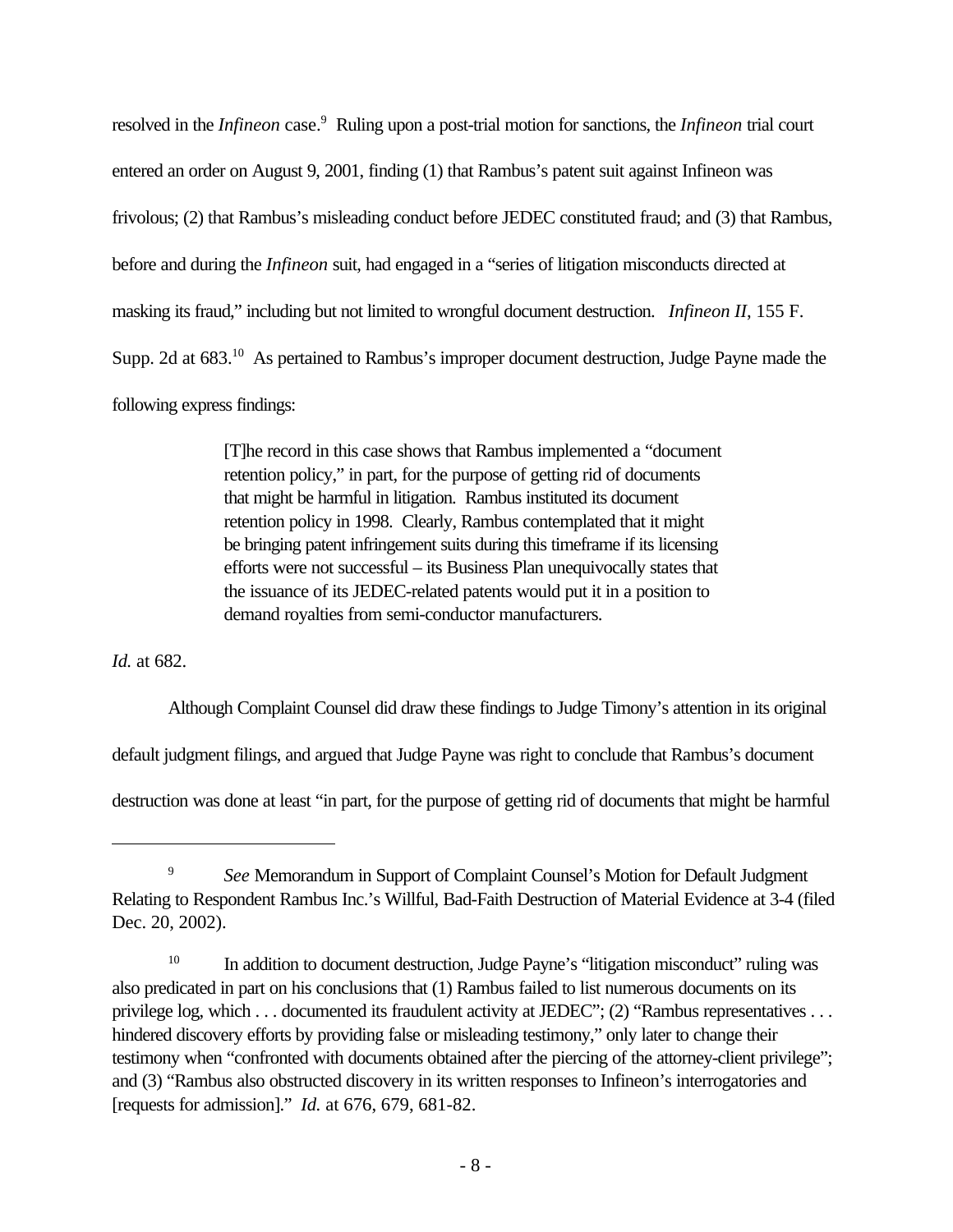in litigation," *id.*, <sup>11</sup> Complaint Counsel did not — in its initial default judgment filings — further argue that Judge Payne's findings should have binding collateral-estoppel effect in this litigation. Complaint Counsel's reason for not, initially, making such an argument related to the fact that the findings cited above were part of a larger order through which Judge Payne imposed a \$7 million post-trial sanction against Rambus, which Rambus then appealed to the Federal Circuit. Given the pendency of Rambus's appeal, and the uncertainty of how it could affect Judge Payne's findings of improper document destruction, Complaint Counsel believed that a collateral-estoppel argument would not likely be given serious consideration. All of this changed, however, when the Federal Circuit — on January 29, 2003 — ruled on the *Infineon* appeal. Although the Federal Circuit majority ruled that "neither the claim construction nor the fraud provides a basis" for the award of attorneys fees to Infineon, the majority went on to note that "Rambus does not contest the district court's holding of litigation misconduct," and "that Rambus's misconduct alone supported the determination" that a sanction was warranted, under the relevant legal provision, 35 U.S.C. § 285, assuming that, when the litigation is finally resolved on remand, Infineon is deemed to be a "prevailing party." *Infineon III*, 318 F.3d at 1106.

In Complaint Counsel's view, this ruling cleared the way for it to assert equitable estoppel against Rambus based on Judge Payne's prior, fully litigated determination that Rambus indeed did destroy documents in bad faith. Specifically, Rambus eliminated a massive volume of business records, "in part, for the purpose of getting rid of documents that might be harmful in litigation" involving its previously undisclosed "JEDEC-related patents." *Infineon II*, 155 F. Supp. 2d at 683. Thus,

<sup>11</sup> *See* Memorandum in Support of Complaint Counsel's Motion for Default Judgment Relating to Respondent Rambus Inc.'s Willful, Bad-Faith Destruction of Material Evidence at 52-55 (filed Dec. 20, 2002).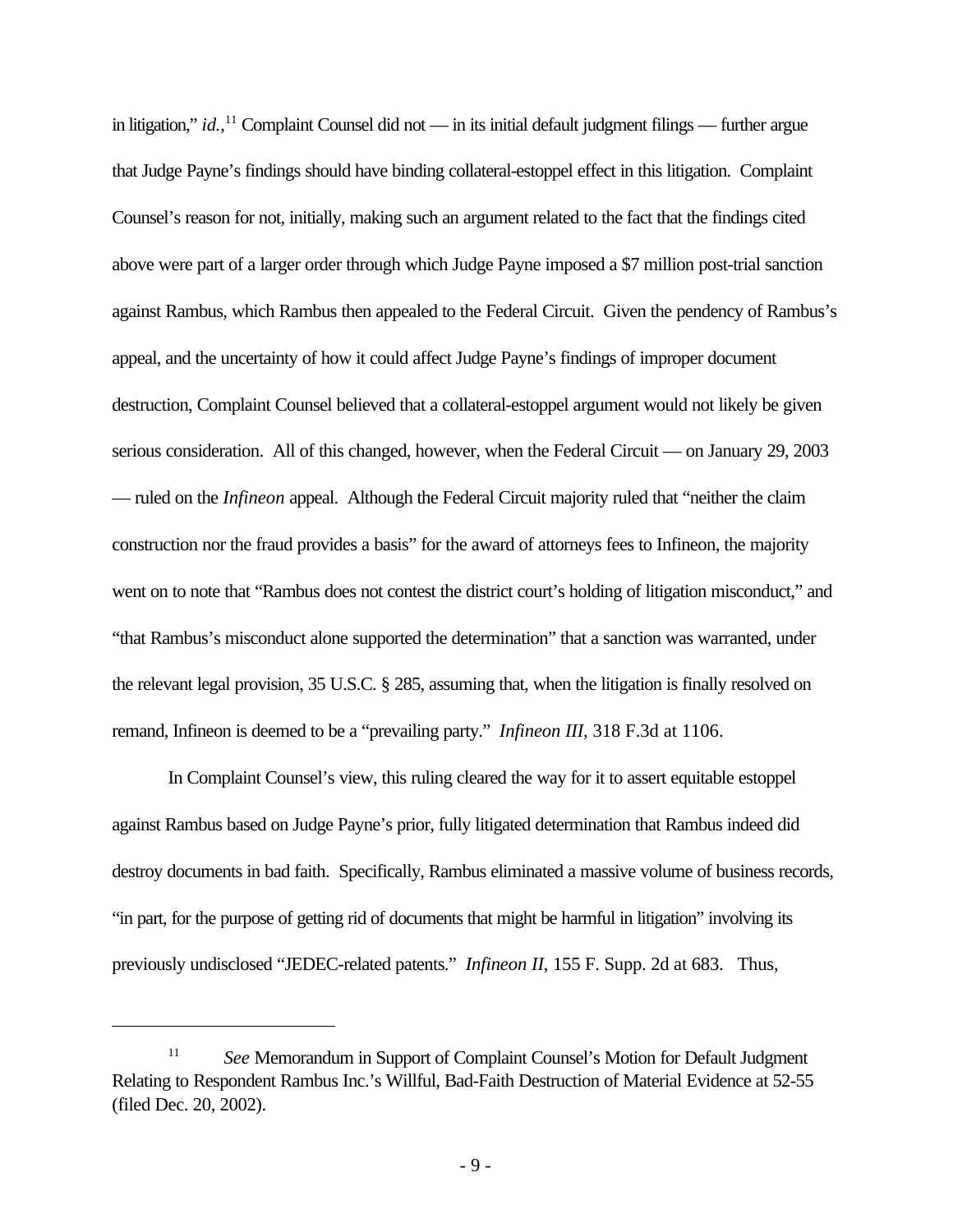Complaint Counsel followed the Federal Circuit decision by filing a motion requesting Judge Timony to accord full collateral-estoppel effect to the following express findings by Judge Payne:

- (1) when "Rambus instituted its document retention policy in 1998," it did so, "in part, for the purpose of getting rid of documents that might be harmful in litigation";
- (2) Rambus at that time "[c]learly . . . contemplated that it might be bringing patent infringement suits during this timeframe" if its efforts to persuade semiconductor manufacturers to license "its JEDEC-related patents" "were not successful"; and
- (3) Rambus's "document destruction" was therefore done "in anticipation of litigation."

*Id.* at 682-83.<sup>12</sup>

On February 26, Judge Timony granted Complaint Counsel's motion and ordered that the

above findings be given "full collateral estoppel effect." Order at 5. In explaining his ruling, Judge

Timony stated:

Here, all of the bases for collateral estoppel warrant a conclusion that Rambus should be barred from relitigating the question of whether its admitted destruction of very large volumes of business records starting in mid-1998 was done "in part, for the purpose of getting rid of documents that might be harmful" in future, anticipated litigation. . . .

[E]ach of the elements supporting collateral estoppel weighs in favor of applying it to bar Rambus from relitigating its motives for document destruction and the fact that the document destruction was done at a time when the company anticipated future JEDEC-related litigation. First, the issue was actually litigated in the *Infineon* case; second, it was actually and necessarily determined in that proceeding; and, third,

<sup>&</sup>lt;sup>12</sup> *See* Motion Seeking Recognition of the Collateral Estoppel Effect of Prior Factual Findings That Respondent Rambus Inc. Destroyed Material Evidence in Bad Faith (filed Feb. 12, 2003); *see also* Supplemental Memorandum in Support of Complaint Counsel's Pending Motion for Default Judgment Relating to Collateral Estoppel Effect of Prior Factual Finding That Respondent Rambus Inc. Destroyed Material Evidence in Bad Faith (filed Feb. 12, 2003).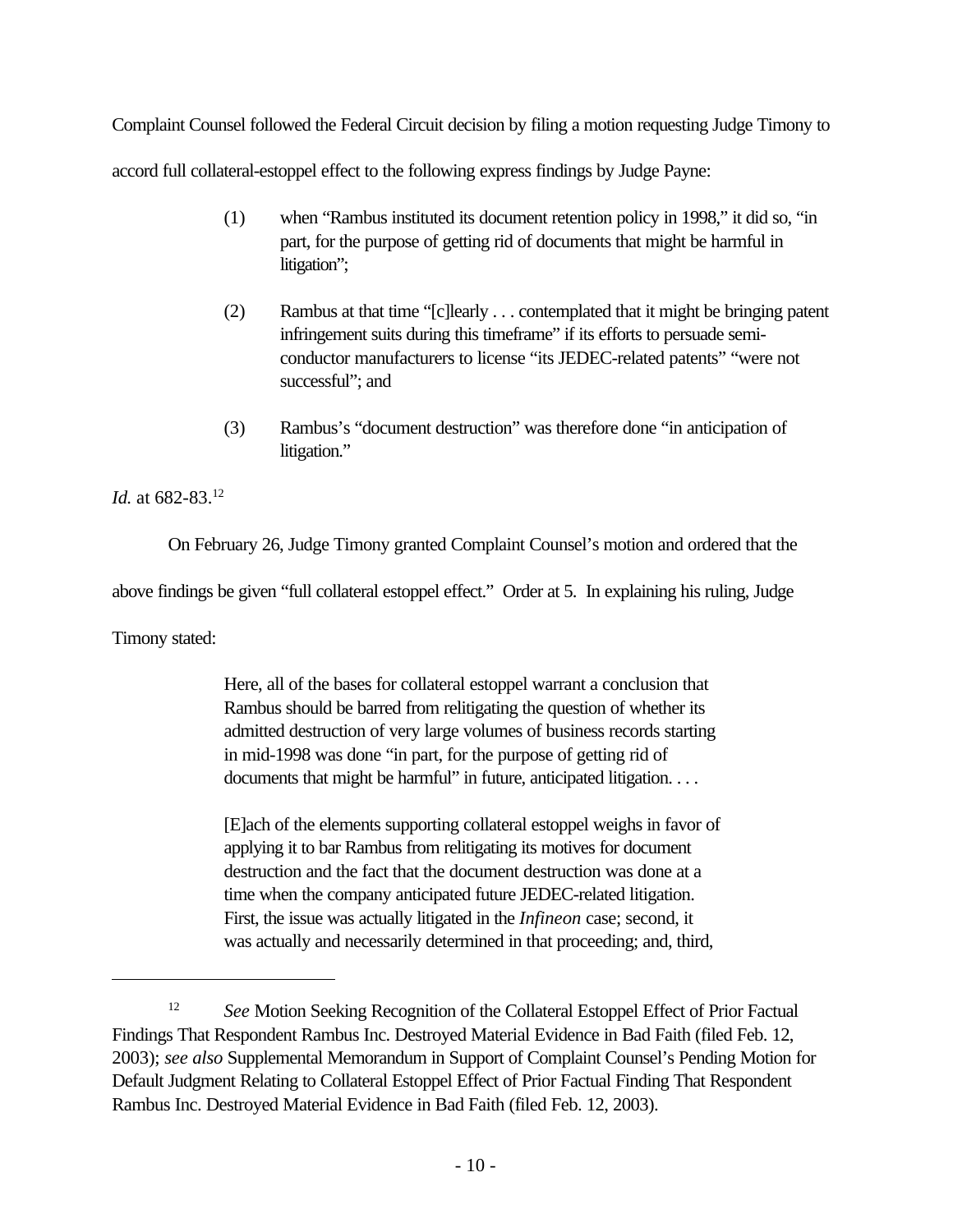applying collateral estoppel against Rambus would not "work an unfairness."

Order at 2-3 (citations omitted). For the reasons that follow, we respectfully submit that Your Honor should leave Judge Timony's Order intact and decline to certify it for interlocutory review.

#### **ARGUMENT**

Complaint Counsel explained in its Supplemental Memorandum that the district court in *Infineon II* concluded that Rambus had engaged in litigation misconduct, and that Rambus's misconduct justified the award of attorneys' fees. *See* Supplemental Memorandum in Support of Complaint Counsel's Pending Motion for Default Judgment, Relating to Collateral Estoppel Effect of Prior Factual Finding That Respondent Rambus Inc. Destroyed Material Evidence in Bad Faith (filed Feb. 12, 2003) ("Supplemental Mem.") (citing *Infineon II*, 155 F. Supp. 2d at 682-83). The Supplemental Memorandum also explained that the district court's ruling was not challenged on appeal by Rambus. *See id.* at 2; *see also* Rambus Opp. at 15 (noting Rambus did not appeal finding on document destruction). Moreover, the court of appeals not only acknowledged that Rambus did not challenge the findings, it held that Rambus had not shown the court's conclusion that the misconduct made the case exceptional was erroneous. *Infineon III*, 318 F.3d at 1106 ("Rambus has not shown that this holding is clearly erroneous."). Accordingly, the Federal Circuit vacated the award of attorneys' fees and remanded this aspect of the case solely for a determination of whether Infineon was still a prevailing party and whether the amount the court previously awarded "bear[s] some relation to the extent of the misconduct." *Id.*

Because the basis for the fee award was affirmed in all respects relevant to Complaint Counsel's argument for collateral estoppel presented in its Supplemental Memorandum, Rambus has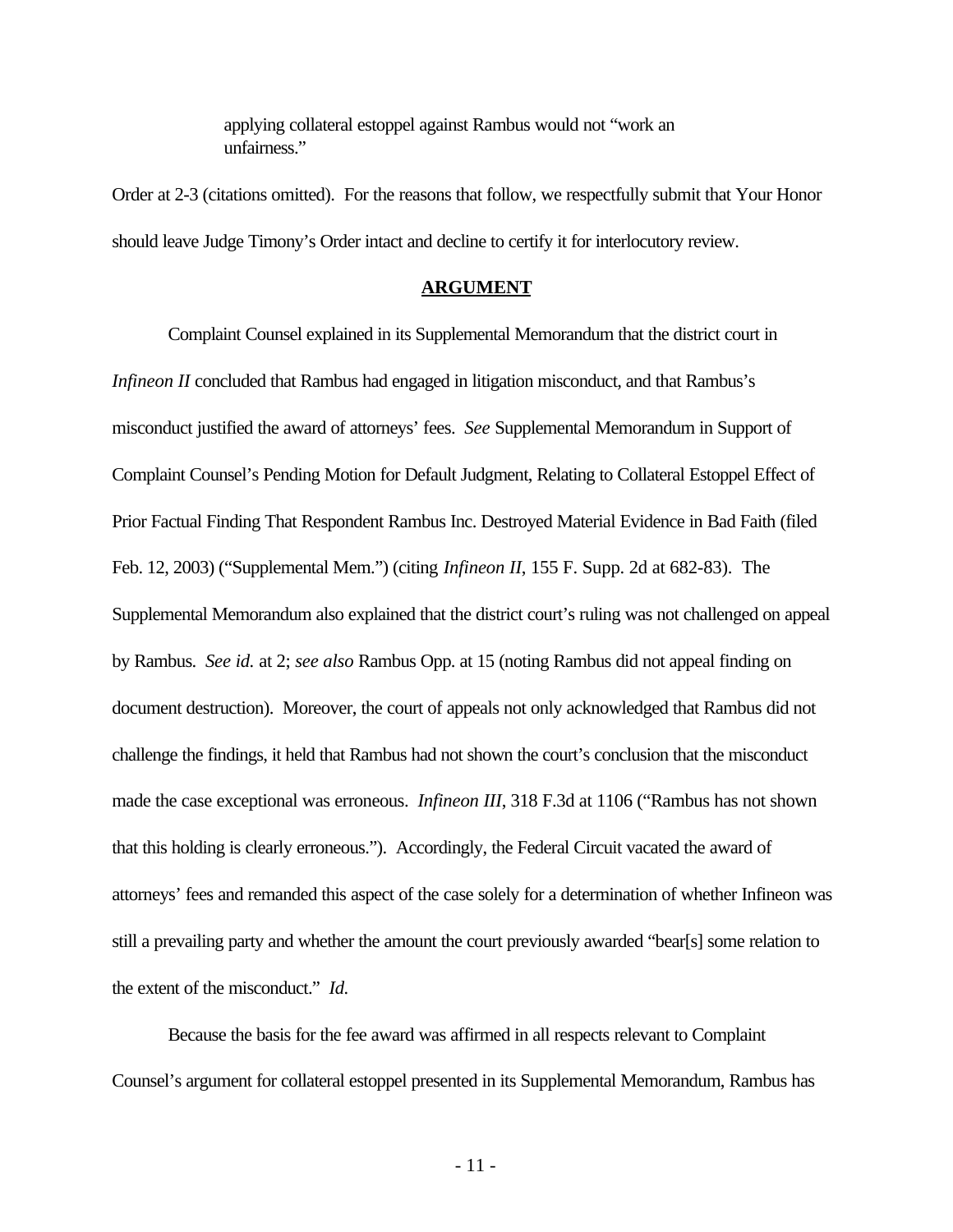misconstrued the effect of the vacatur of the award of attorneys' fees. The vacatur related only to the actual award of fees, not the litigation-misconduct holding underlying it. Rambus therefore should not be permitted to escape the district court's ruling on the ground that the award of fees itself was vacated and remanded for reconsideration. Indeed, in each of the cases Rambus cites for the "general rule" that vacated judgments have no effect, the vacatur at issue was general and thereby undermined not only the judgment but also (at least implicitly) many of the underlying aspects of the lower court's holding. Here, in contrast, the Federal Circuit's ruling is best understood as a partial vacatur, which leaves intact the findings Complaint Counsel contend Rambus is collaterally estopped from relitigating here. Indeed, such an understanding of the ruling comports with practice in analogous situations in which cases are remanded for reconsideration on only some issues. It is plain that Rambus will not be permitted to challenge the findings relating to litigation misconduct on remand of the *Infineon* case. They likewise should not be permitted to challenge them here.

## **I. Rambus's Motion for Reconsideration Should Be Denied.**

Rambus "invite[s]" Your Honor to reconsider Judge Timony's order, suggesting that Judge Timony was hastily trying to "clear the decks," and in the process made "grievous errors." Rambus App. 1. Rambus now seeks to have Your Honor consider the same issue, hoping for a more desirable result.<sup>13</sup> Such a use of a motion for reconsideration is entirely inappropriate, as other judges have recognized. Rambus's motion "performs no function at all, other than to reargue contentions already considered by this court and to waste valuable judicial resources. A motion for reconsideration is not a

<sup>&</sup>lt;sup>13</sup> Rambus does not appear seriously to press for reconsideration. While it notes that Your Honor has the power to reconsider Judge Timony's ruling, *see* Rambus App. 2 n.3, nowhere does it explain why that ruling warrants reconsideration as a "manifest" injustice, rather than simply being a ruling with which it disagrees.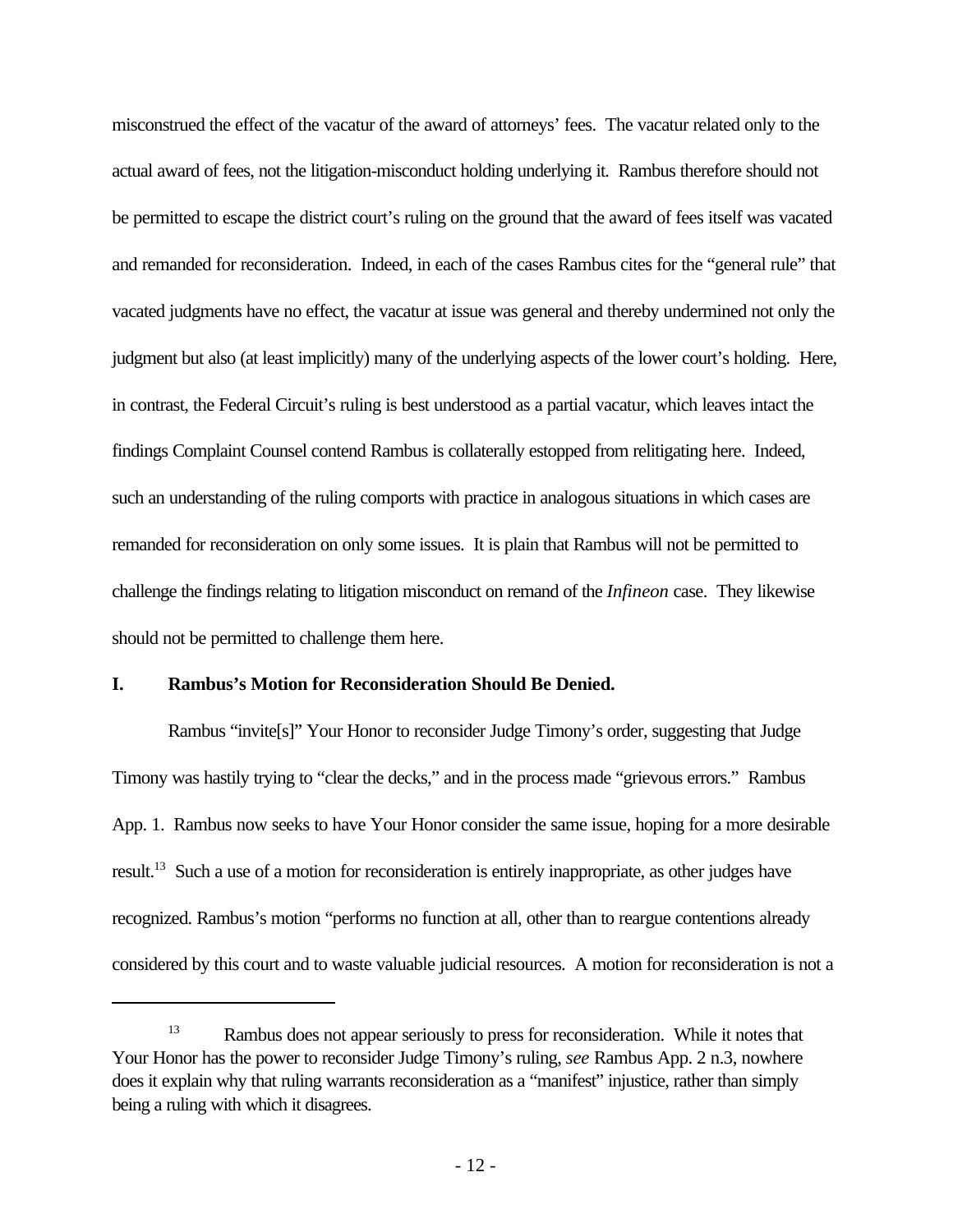license for a losing party's attorney to get a 'second bite at the apple' by using a word processor to move around the paragraphs from a previously submitted brief, and file a retread of the old brief disguised as a motion for reconsideration." *Shields v. Shelter*, 120 F.R.D. 123, 126 (D. Colo. 1988). "Perhaps [Rambus's] new brief [is] better than its former brief, but that is not significant. [Rambus] improperly [is using] the motion to reconsider to ask the court to rethink what the court had already thought through — rightly or wrongly." *Above the Belt, Inc. v. Mel Bohannan Roofing, Inc.*, 99 F.R.D. 99, 101 (E.D. Va. 1983). Indeed, "[h]indsight being perfect, any lawyer can construct a new argument to support a position previously rejected by the court, especially once the court has spelled out its reasoning in an order." *Potter v. Potter*, 199 F.R.D. 550, 553 (D. Md. 2001). Here, Rambus is simply rearguing a motion that was considered by Judge Timony and that it lost.<sup>14</sup> There is nothing new justifying reconsideration by Your Honor.

Indeed, to reconsider Judge Timony's ruling would be inefficient, and likely encourage Rambus to seek reconsideration of *every* order Judge Timony issued. "It is hard to imagine a less efficient means to expedite the resolution of cases than to allow the parties unlimited opportunities to seek the same relief simply by conjuring up a new reason to ask for it." *Potter*, 199 F.R.D. at 553. Should Your Honor grant Rambus's Application, "there would be no conclusion to motions practice, each motion becoming nothing more than the latest installment in a potentially endless serial that would exhaust the resources of the parties," as well as the time and "patience" of Your Honor. *Id.*

<sup>&</sup>lt;sup>14</sup> A judge is granted considerable discretion in determining whether collateral estoppel should apply. *E.g.*, *Parklane Hosiery Co. v. Shore*, 439 U.S. 322, 331 (1979). It is therefore not enough for Rambus to argue simply that Judge Timony got it wrong; rather, Rambus must show that Judge Timony abused his discretion in holding that Rambus was collaterally estopped. As explained below, while we submit Judge Timony's ruling was correct, it was certainly not an abuse of discretion.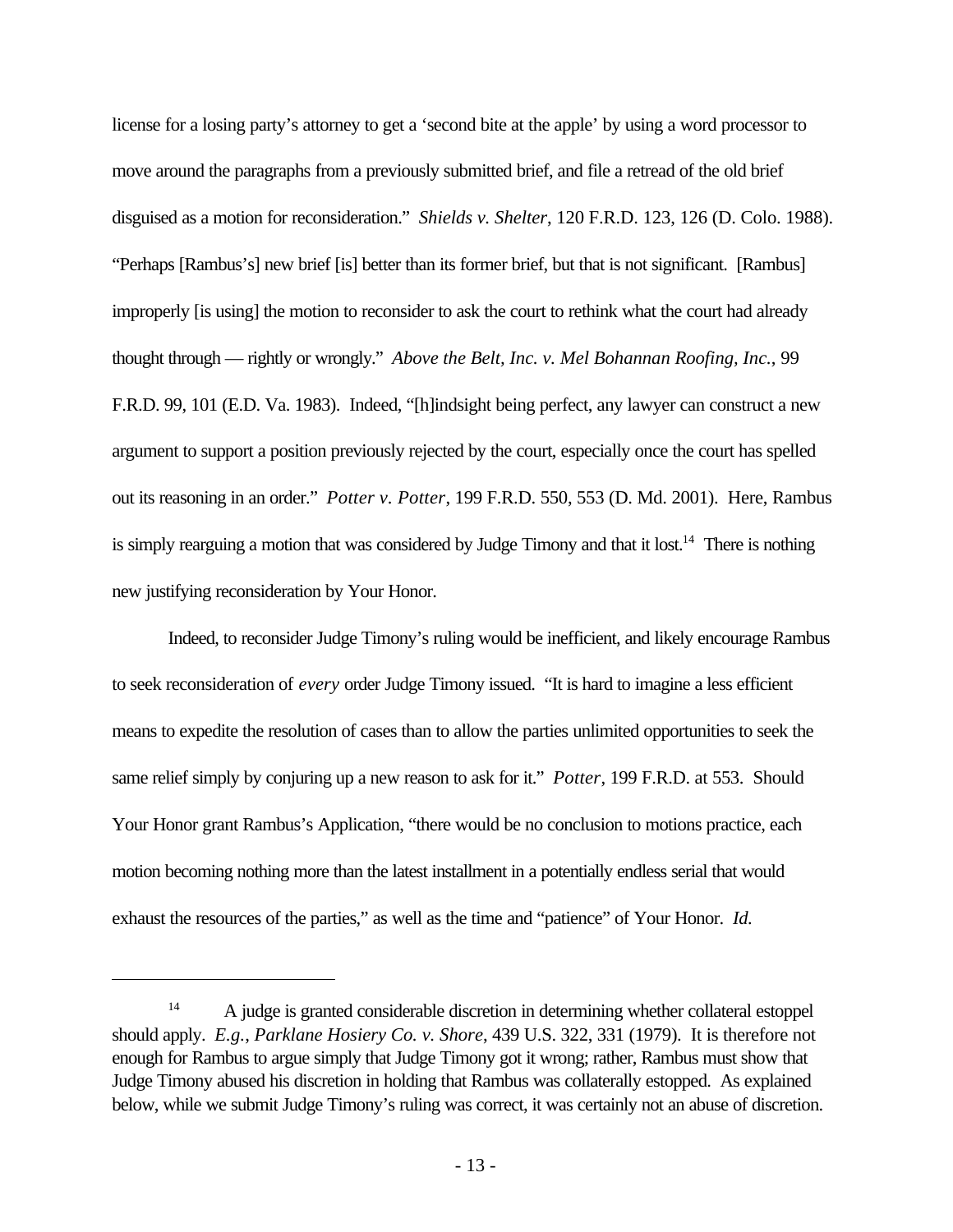Rambus fails to address any of the three bases on which a motion for reconsideration may be entertained. First, there has been no "intervening change in controlling law." *Kern-Tulare Water District v. City of Bakersfield*, 634 F. Supp. 656, 665 (E.D. Cal. 1986), *aff'd in part, rev'd in part on other grounds*, 828 F.2d 514 (9th Cir. 1987), *cert. denied*, 486 U.S. 145 (1988). Rambus has reargued the same cases, and has not pointed to a new decision that should alter Judge Timony's holding. Second, Rambus's Application does not rely upon "new evidence or an expanded factual record." *Id.* All relevant factual evidence was available once the Federal Circuit ruled, which occured before Rambus filed its Opposition. Finally, Rambus cannot show that Judge Timony made a "clear error" or that reconsideration of his ruling is necessary to "prevent manifest injustice." *Id.* As this last factor relates to the merits of Rambus's Application, it is more fully addressed in Section II.A, below. It is clear, however, that Judge Timony's Order reached the correct result, and certainly does not work a "manifest injustice." In short, Rambus has presented nothing new here that justifies reconsideration of Judge Timony's Order.

## **II. Rambus's Application for Interlocutory Review Should Be Rejected.**

Rambus's Application for Interlocutory Review falls well short of making the minimal showing that is required to justify such a request. To obtain such review, Rambus must show "that the ruling involves a controlling question of law or policy as to which there is substantial ground for difference of opinion and that an immediate appeal from the ruling may materially advance the ultimate termination of the litigation or subsequent review will be an inadequate remedy." Commission Rule 3.23(b), 16 C.F.R. § 3.23(b). "Interlocutory appeals in general are disfavored," because they are "intrusions on the orderly and expeditious conduct of the adjudicative process." *In the Matter of Bristol-Meyers Co.*, 90 F.T.C. 273, 273 (1977); *In the Matter of International Association of Conference*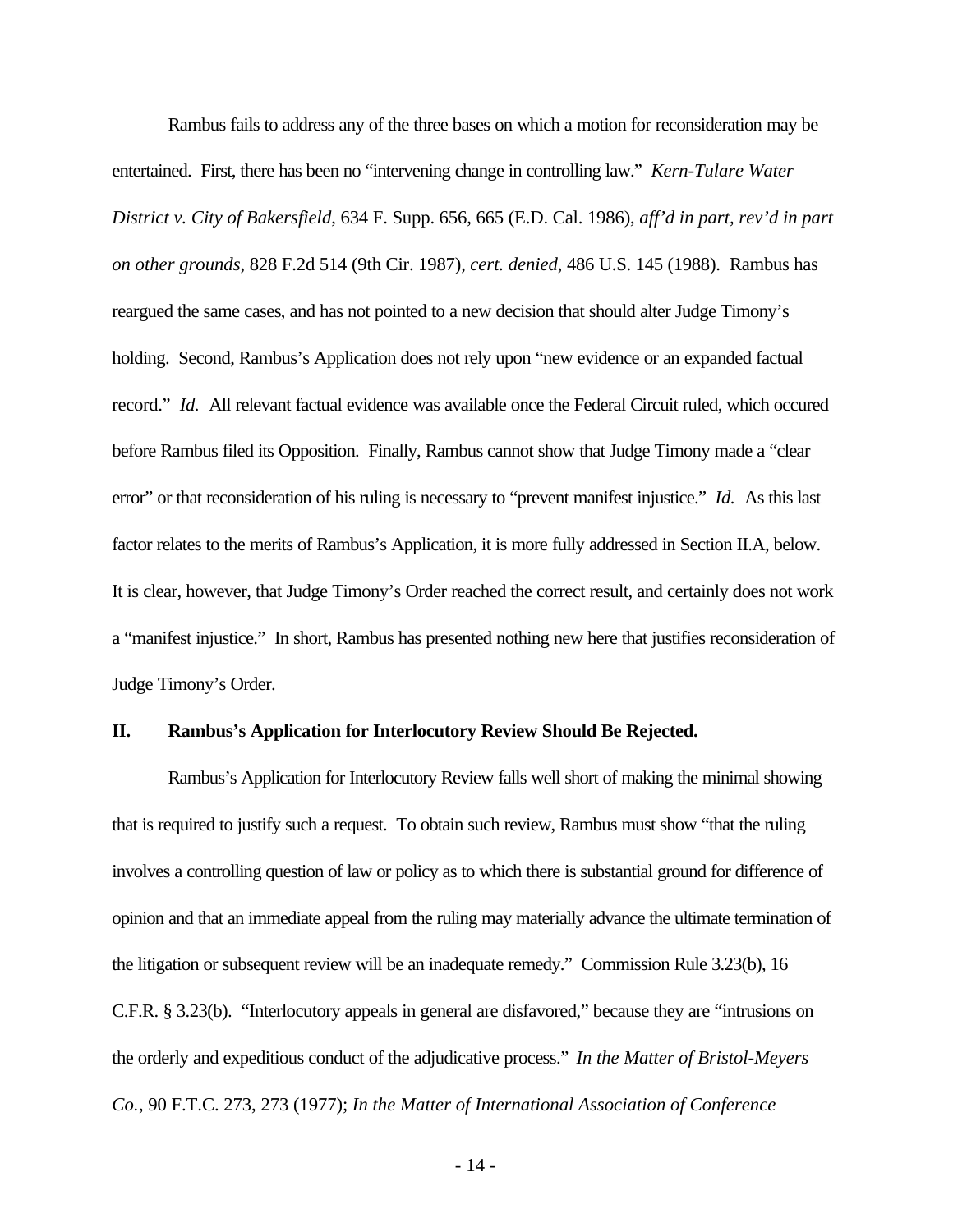*Interpreters*, FTC Dkt. No. 9270, Order Denying Motion to Certify Interlocutory Appeal, 1995 WL 17003147, 1995 FTC LEXIS 452, at \*1 (Feb. 15, 1995) ("Appeals of intermediate rulings are disfavored by the Commission."). Accordingly, the "overwhelming majority of decisions by Administrative Law Judges deny requests for certification." *In the Matter of Schering-Plough Corp.*, FTC Dkt. No. 9297, Order Denying Motion of American Home Products Corporation to Stay Order, for Certification for Interlocutory Appeal and Application for Full Commission Review, 2002 WL 31433937 (Feb. 12, 2002) (citation omitted)*.*

Here, beyond the obvious disruption to these proceedings, consideration of each of the factors necessary to justify interlocutory review points to the rejection of Rambus's Application. The applicability of collateral estoppel is not a "controlling question of law"; rather, it relates only to whether Your Honor should allow relitigation of certain facts.<sup>15</sup> An appeal will not "materially advance the ultimate termination of the litigation," because an appeal will cause delay in the remainder of the proceedings, and, if reversed, would require the taking of *more*, not less, evidence. Moreover, posttrial review is an entirely adequate remedy because if Rambus's position were ultimately held to be correct, a remand can fully remedy the error.

Finally, there is not a "substantial ground for difference of opinion," because Judge Timony correctly ruled that collateral estoppel bars Rambus from relitigating the issue of its document

<sup>&</sup>lt;sup>15</sup> Rambus contends that certification for interlocutory appeal is particularly appropriate here because the "Commission can resolve each of [the] controlling questions as abstract issues of law without reference to a trial record." Rambus App. 6 n.4. Yet Rambus's Application belies this claim: Rambus now contends that it did not have an opportunity to litigate the factual issues "fully and fairly." Furthermore, an appeal now would not serve the purpose of avoiding "protracted, costly litigation," *id.* (citing *Ahrenholtz v. University of Illinois*, 219 F.3d 674, 676-77 (7th Cir. 2000), for were the Commission to reverse Judge Timony's order, *more*, not less, litigation would ensue, because Rambus would be given the opportunity to relitigate facts on which it has previously been heard and lost.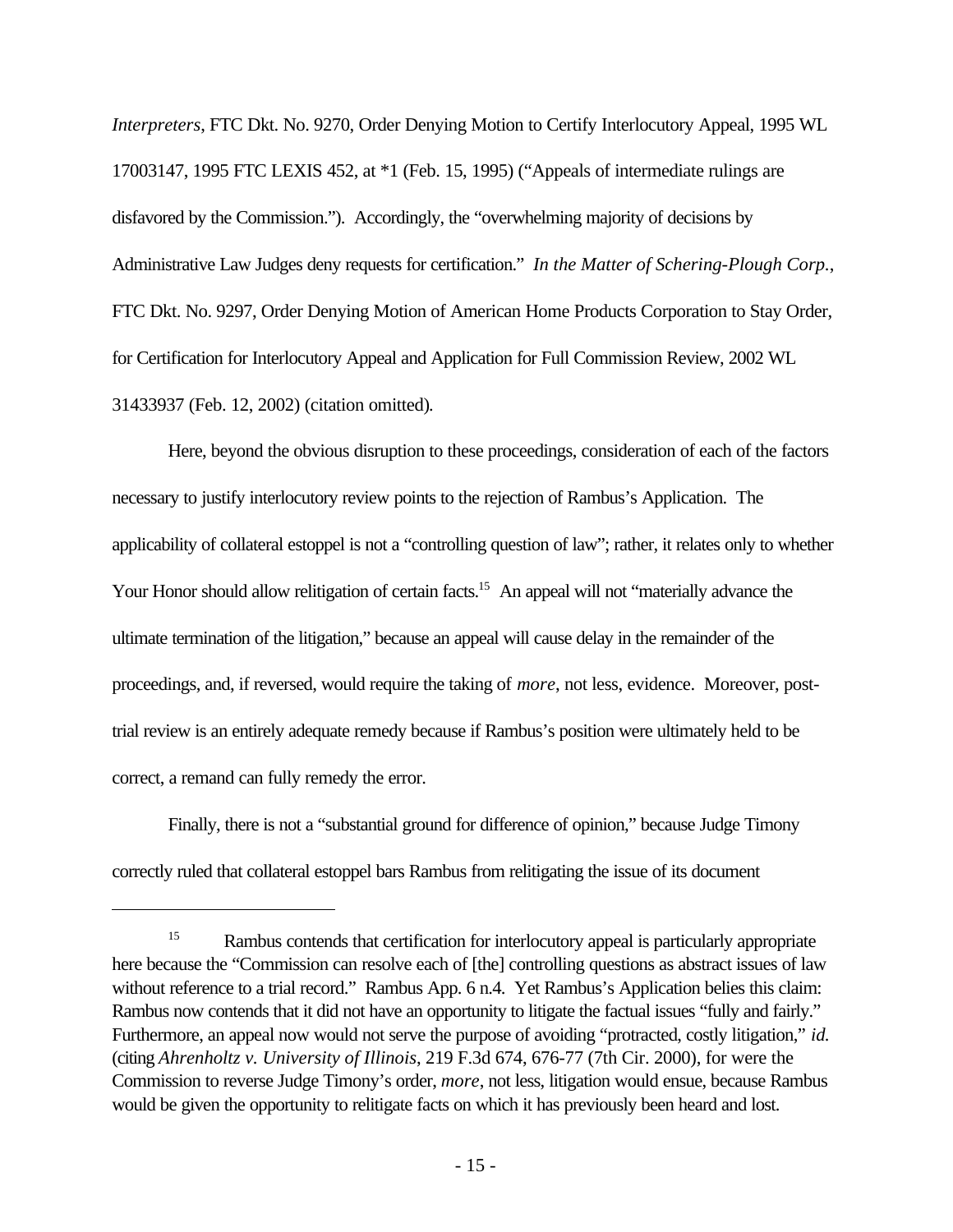destruction and its reasons therefor. In particular, establishing a substantial ground for difference of opinion under Rule 3.23(b), requires "a party seeking certification [to] make a showing of a likelihood of success on the merits." *Conference Interpreters*, 1995 WL 17003147 (citing *In the Matter of Detroit Auto Dealers Association*, FTC Dkt. 9189, Order Denying Interlocutory Appeal at 1-2 (Oct. 16, 1985)); *accord Schering-Plough*, 2002 WL 31433927. This means that Rambus "must show a probability of success on appeal of the issue." *In the Matter of BASF Wyandotte Corp*., FTC Docket No. 9125, Order Denying Interlocutory Appeal, 1979 FTC LEXIS 77, at \*3 (Nov. 20, 1979). We address this last factor first, as it concerns the correctness of the underlying ruling; the other factors, which confirm that the Application should be denied, are addressed subsequently.

# A. Judge Timony's Order Was Correct and Does Not Create an Issue For Which There Is Substantial Ground for a Difference of Opinion.

Judge Timony's ruling correctly held that Rambus is collaterally estopped from relitigating the findings in *Infineon II* that it had engaged in litigation misconduct by destroying documents. Rambus contends that these findings do not subject it to collateral estoppel for two reasons, neither of which has merit. First, the Federal Circuit vacated *only* the award of attorneys' fees, but specifically left intact the *Infineon* district court's ruling that Rambus had engaged in litigation misconduct. The cases Rambus presents setting out the "general rule" that vacated decisions do not have collateral estoppel effect are therefore inapposite, because they address circumstances in which the entire judgment — including the underlying findings — were vacated. Second, because Rambus had the opportunity to litigate the issue of its litigation misconduct fully and fairly, and had the opportunity to appeal the adverse ruling, the concerns motivating the "necessarily decided" prong of the collateral estoppel test have been fully satisfied. As we explain below, Judge Timony's Order was correct on both points.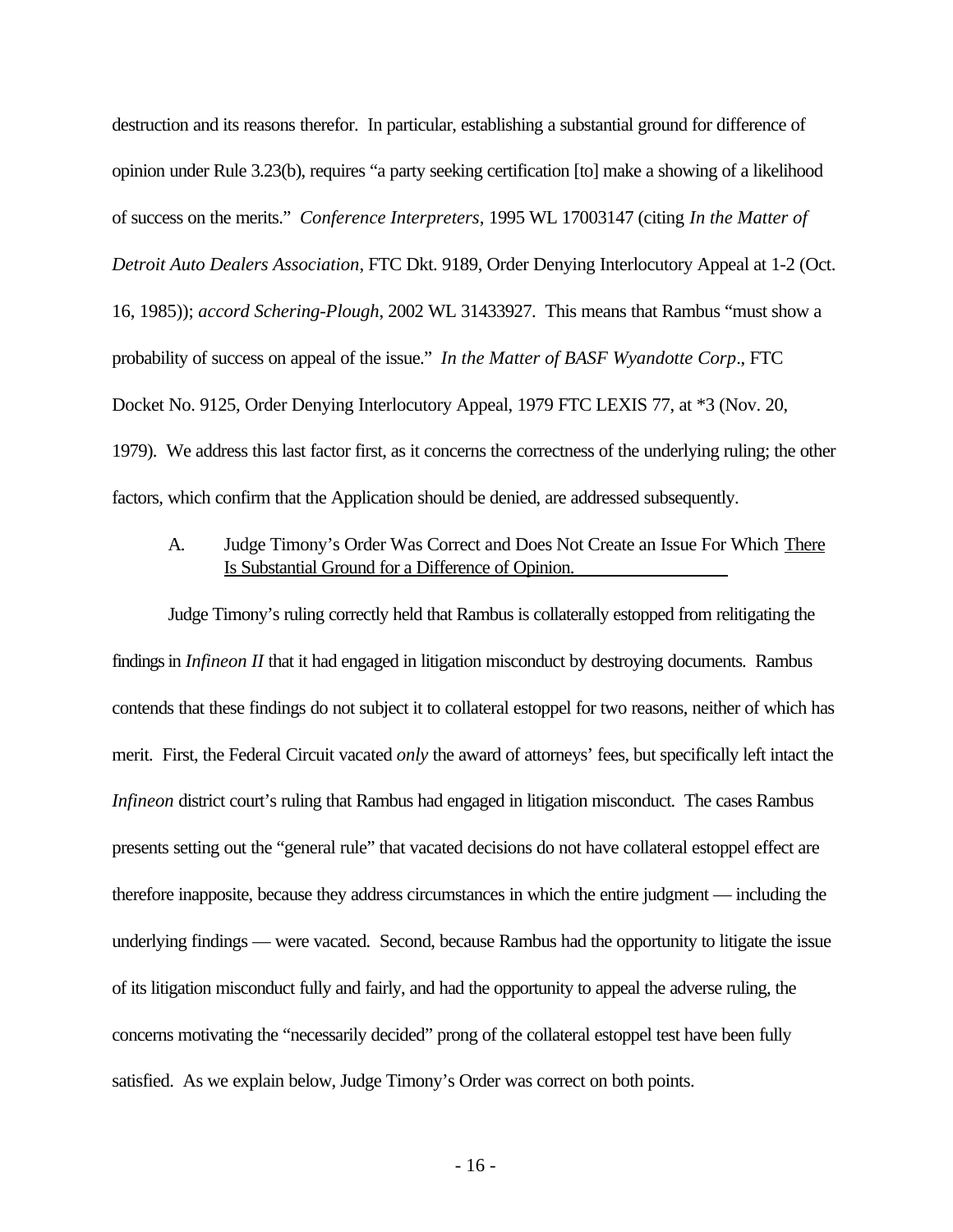1. The Federal Circuit's Vacatur of the Award of Attorneys' Fees Specifically Left Intact the District Court's Findings on Litigation Misconduct.

Rambus's description of the Federal Circuit's holding greatly overstates the scope of that court's vacatur. The court of appeals not only acknowledged that Rambus did not challenge the findings at issue here, but also proceeded to hold expressly that Rambus had not shown the court's conclusion that the misconduct made the case exceptional was erroneous. *Infineon III*, 318 F.3d at 1106 ("Rambus has not shown that this holding is clearly erroneous."). As a result, the Federal Circuit vacated the award of attorneys' fees and remanded this aspect of the case solely for a determination of whether Infineon was still a prevailing party and whether the amount the court previously awarded "bear[s] some relation to the extent of the misconduct." *Id.*

In these circumstances, it is amply clear that Rambus will not be permitted to relitigate the question of its litigation misconduct on remand. It is therefore entirely appropriate to bar Rambus from relitigating them in this forum. Rambus has been given a full and fair opportunity to litigate the issue of its document destruction once, in the *Infineon* trial, and it is not entitled to an opportunity to relitigate here issues that have already been resolved against it.

It is well established that "a trial court must proceed in accordance with the mandate and law of the case as established on appeal." *Stevens v. F/V Bonny Doon*, 731 F.2d 1433, 1435 (9th Cir. 1984). "The law of the case doctrine, self-imposed by the courts, operates to create efficiency, finality, and obedience within the judicial system." *United States v. Tamayo*, 80 F.3d 1514, 1520 (11th Cir. 1996); *see also United States v. Minicone*, 994 F.2d 86, 89 (2d Cir. 1993) ("The 'law of the case' doctrine mandates . . . that where issues have been explicitly or implicitly decided on appeal, the district court is obliged to follow the decision of the appellate court."). Similarly, the "general rule is clearly that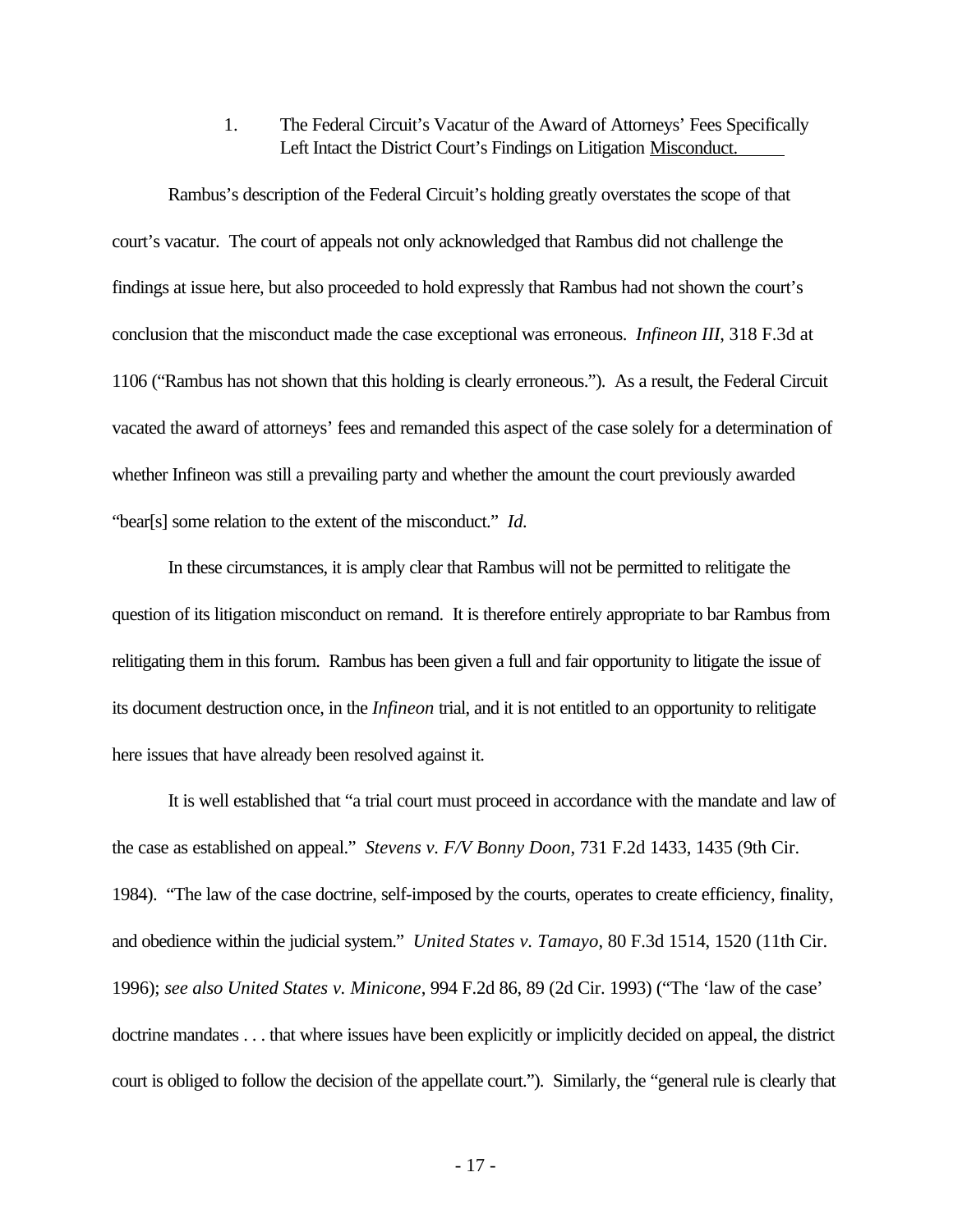parties may not renew issues on remand which they failed to pursue on appeal." *Ward v. Succession of Freeman*, 735 F. Supp. 692, 696 (E.D. La. 1990); *see United States v. Stanley*, 54 F.3d 103, 107 (2d Cir.) (where defendant did not appeal sentence enhancement, "the mandate rule prohibited the district court from reopening the issue"), *cert. denied*, 516 U.S. 891 (1995); *United States v. Bell*, 5 F.3d 64, 66 (4th Cir. 1993) ("the [mandate] rule forecloses litigation of issues decided by the district court but foregone on appeal or otherwise waived."). As a result, all that is left upon a remand is for a district court "to decide matters left open only insofar as they reflect proceedings consistent with the appellate court's mandate." *Molinary v. Powell Mountain Coal Co.*, 173 F.3d 920, 923 (4th Cir. 1999). Therefore, it is clear that in this case, Rambus will not be able to challenge on the remand of the *Infineon* litigation misconduct in which it was found to have engaged.

Rambus may not rely upon the Federal Circuit's vacatur of the attorneys' fees award to seize an opportunity to relitigate its litigation misconduct. It is amply clear that a court may vacate a judgment, while limiting the issues to be considered on remand. *See, e.g.*, *Molinary*, 173 F.3d at 923 (vacating district court decision on some claims did not reopen for litigation other claims not appealed and thus waived). Accordingly, "[w]hen a court of appeals reverses a judgment and remands for further consideration of a particular issue, leaving other determinations of the trial court intact, *the unreversed determinations of the trial court normally continue to work an estoppel*." *Cowgill v. Raymark Industries, Inc.*, 832 F.2d 798, 802 (3d Cir. 1987) (emphasis added). Thus, for example, when a court vacates a decision for reconsideration in light of new decision, that does not reopen the entire litigation upon remand. *See, e.g.*, *United States v. M.C.C. of Florida, Inc.*, 967 F.2d 1559, 1562 (11th Cir. 1992) ("A vacation which merely requires further consideration in light of a new Supreme Court decision, however, is of a much more limited nature. The effect of a vacation such as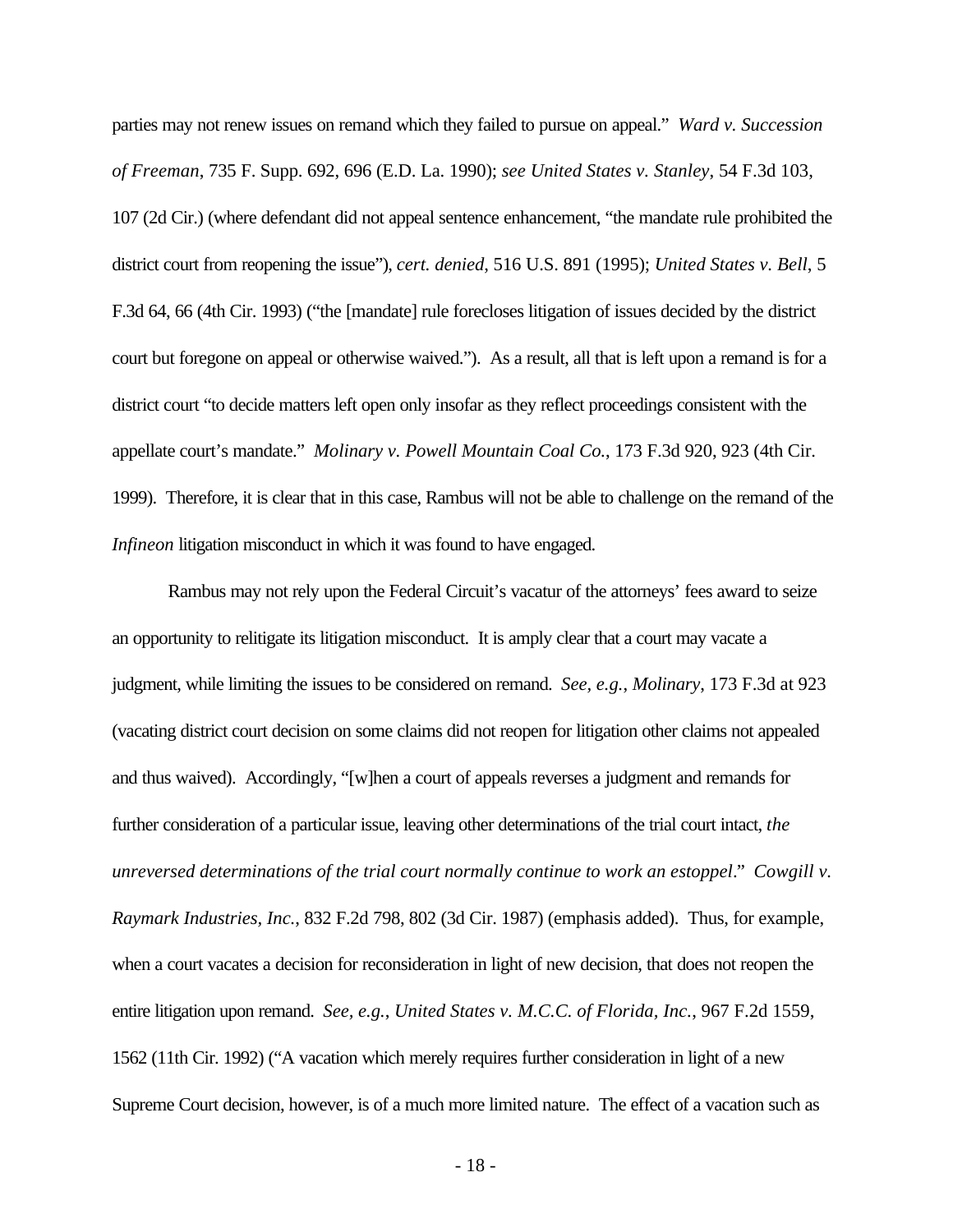the one at issue was not to nullify all prior proceedings. . . . [It] did not entitle [defendant] to retrial on all issues"). Likewise, judgments vacated in part for other reasons do not vacate underlying findings. *PRC, Inc. v. Widnall*, 64 F.3d 644, 647 (Fed. Cir. 1995) (holding vacatur on ground of mootness did not nullify underlying decision that was relevant to application for bid-protest costs); *Tamayo*, 80 F.3d at 1520 (vacatur of sentence for reconsideration of one basis for enhancement did not entitle defendant to reconsideration of entire sentence); *Waldorf v. Borough of Kenilworth*, 878 F. Supp. 686, 695-96 (D.N.J. 1995) (holding that judgment vacated and remanded "for a new trial on damages" foreclosed defendant "from contesting . . . its liability"), *aff'd sub nom. Waldorf v. Shuta*, 142 F.3d 601 (3d Cir. 1998). Such a procedure is well established. *See Taylor v. Meirick*, 712 F.2d 1112, 1122 (7th Cir. 1983) (vacating fee award in order not to limit district court's discretion on remand); *see also Demarest v. Price*, 130 F.3d 922, 942 & n.9 (10th Cir. 1997) (where state failed to appeal ruling on merits of ineffective-assistance-of-counsel claim, if district court found, after vacatur and remand, that petitioner's claim was not procedurally barred, then court would be required to grant habeas petition on basis of previous, binding determination). Certainly it will be applied on remand of *Infineon*.

Indeed, a Federal Circuit vacatur has been held specifically not to have vacated a district court's decision "in its 'entirety.'" *University of Colorado Foundation, Inc. v. American Cyanamid Co.*, 105 F. Supp. 2d 1164, 1172 (D. Colo. 2000). In that case, the Federal Circuit affirmed in part and vacated in part the district court's decision. Specifically, it vacated an award of damages for fraud and unjust enrichment on the ground that the district court had applied the wrong legal standard. *Id.* at 1173. The Federal Circuit concluded, however, that the factual findings were correct and it remanded "for application of the correct legal standard to the facts elicited at trial." *Id.* Accordingly, the court "did not expunge the facts elicited at trial or remand the case for a new trial. In fact, it left entire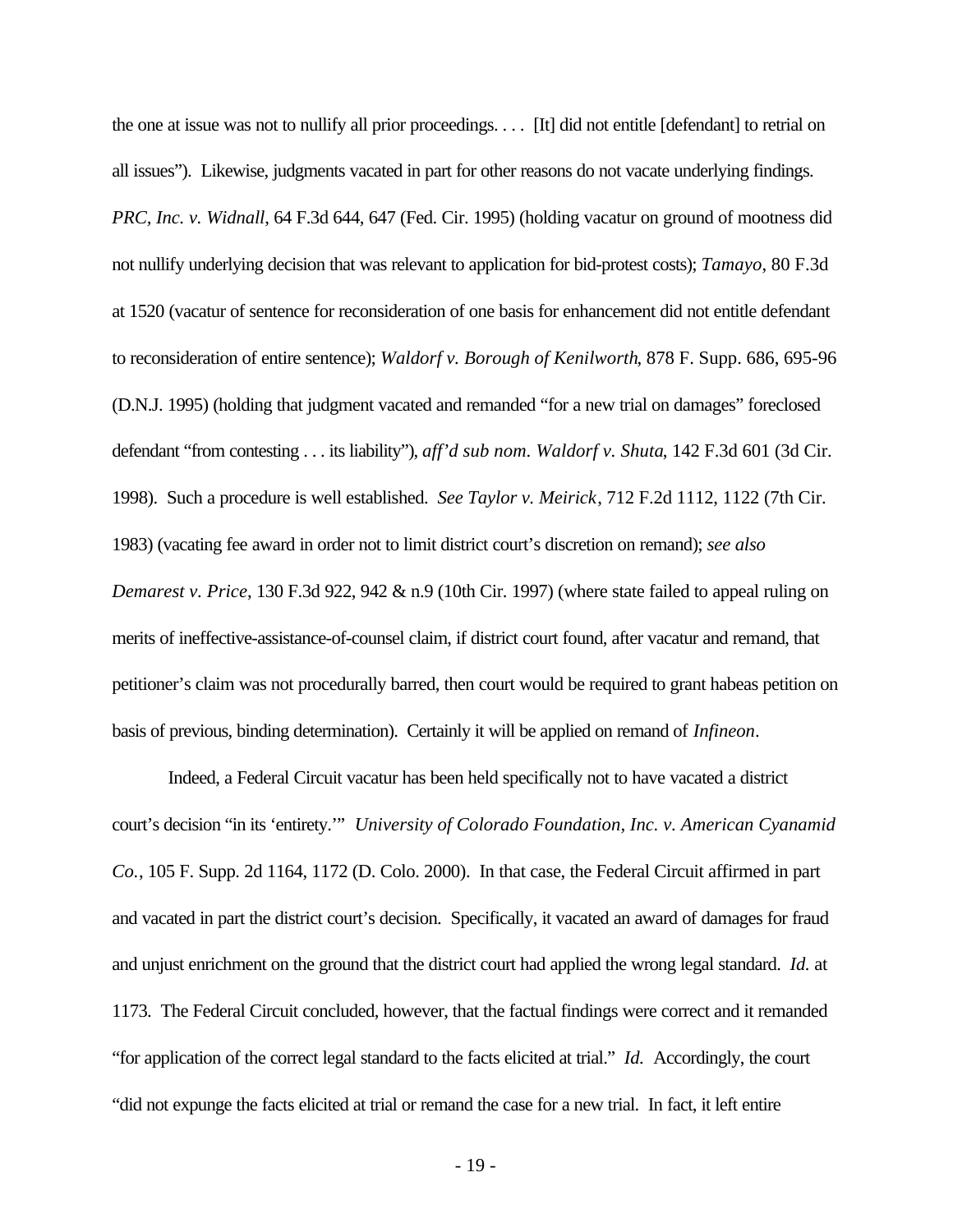categories of factual findings intact because no appeal from them was taken." *Id.* As the court explained, the mandate "does not 'extinguish' the underlying trial or deprive the proceedings of their 'standing' for purposes of *res judicata*." *Id.*<sup>16</sup> The circumstances here are nearly identical: The Federal Circuit specifically left intact the findings of Rambus's litigation misconduct, meaning those findings cannot be relitigated by Rambus upon remand.

Because Rambus is barred from relitigating the issue of its document destruction on remand of *Infineon*, it should likewise be barred here. The purpose of the law of the case doctrine is "to prevent" relitigation of issues that have been decided." *Suel v. Secretary of Health & Human Services*, 192 F.3d 981, 984 (Fed. Cir. 1999). Law of the case thereby "ensures judicial efficiency and prevents endless litigation. Its elementary logic is matched by elementary fairness — a litigant given one good bite at the apple should not have a second." *Id.* at 984-85. Similarly, "[c]ollateral estoppel, like the related doctrine of *res judicata*, has the dual purpose of protecting litigants from the burden of relitigating an identical issue with the same party or his privy and of promoting judicial economy by preventing needless litigation." *Parklane Hosiery Co. v. Shore*, 439 U.S. 322, 326 (1979) (citing *Blonder-Tongue Laboratories, Inc. v. University of Illinois Foundation*, 402 U.S. 313, 328-29 (1971)); *see also Blonder-Tongue*, 402 U.S. at 324-25 ("[A] party who has had one fair and full opportunity to prove a claim and has failed in that effort, should not be permitted to go to trial on the merit of that claim a second time."). Indeed, "law of the case and *res judicata* are closely related legal concepts both resting on policy considerations favoring putting an end to litigation, saving judicial time,

<sup>16</sup> Notably, here the Federal Circuit "vacated-in-part" the lower court's decision. *See Infineon III*, 318 F.3d at 1107. Any ambiguity about the scope of the appellate court's mandate should be resolved by consideration of the court's opinion. *See, e.g.*, *Ward*, 735 F. Supp. at 696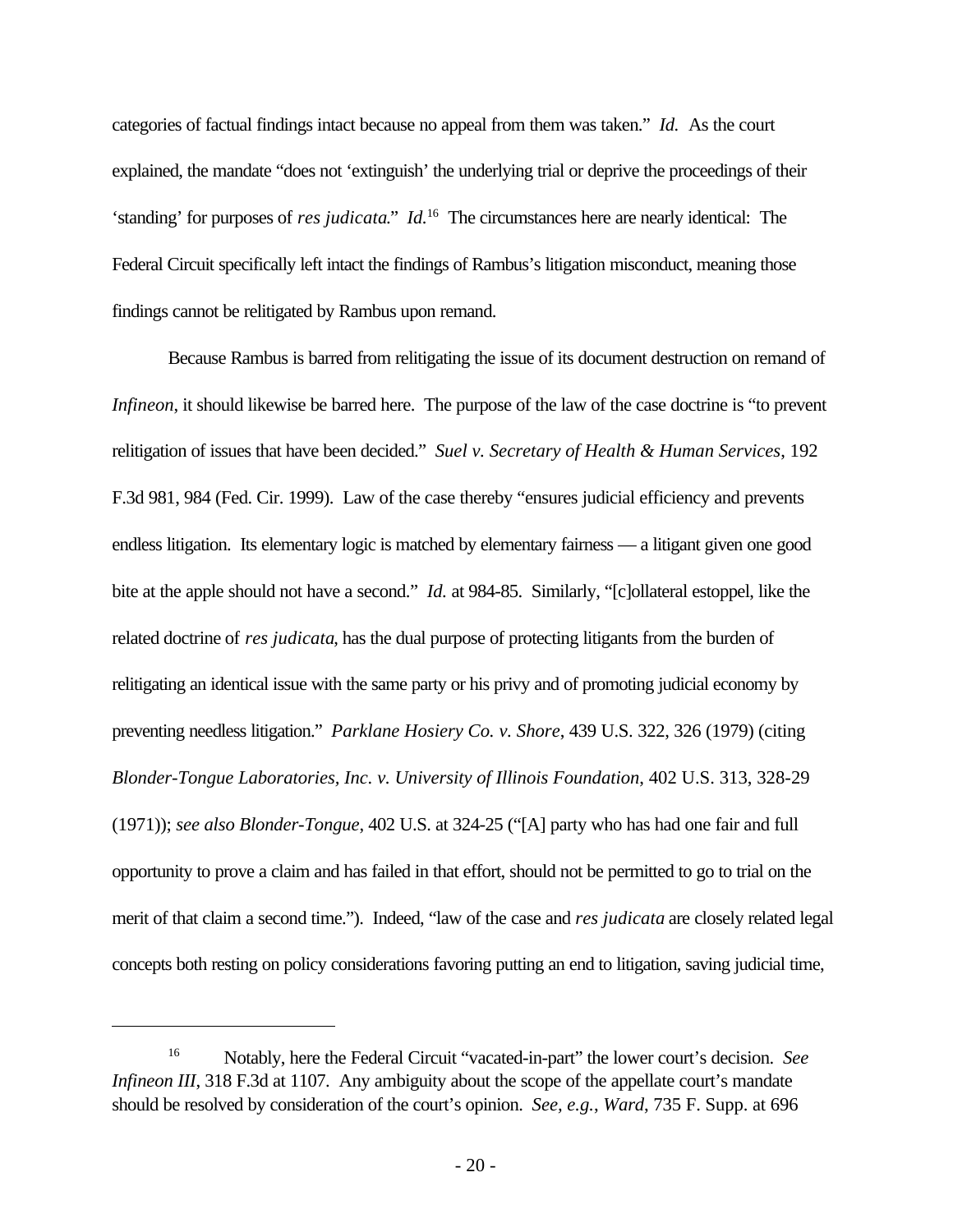and bringing certainty to legal relations." *Rezzonico v. H & R Block, Inc.*, 182 F.3d 144, 148 (2d Cir. 1999), *cert. denied*, 528 U.S. 1189 (2000); *see also Montana v. United States*, 440 U.S. 147, 153 (1979) (The purpose of *res judicata* is to "protect[] adversaries from, the expense and vexation attending multiple lawsuits, conserve[] judicial resources, and, foster[] reliance on judicial action by minimizing the possibility of inconsistent decisions."). Thus, the "doctrine of law of the case is similar to the issue preclusion prong of *res judicata* in that it limits relitigation of an issue once it has been decided." *Rezzonico*, 182 F.3d at 148. Given that Rambus is barred from relitigating the issue of its document destruction in the *Infineon* litigation, it would advance none of the goals of efficiency, certainty, and consistency to permit it to relitigate that issue in this proceeding.

The cases Rambus presents in its Application, particularly in light of the authority cited above, are fundamentally inapposite. None of those cases presents facts as here, as either the court was discussing a judgment that had been vacated in its *entirety*, including its factual underpinnings, or in some other respect was discussing an entirely different factual scenario. In several of the cases cited by Rambus, the courts were considering judgments vacated pursuant to settlement. *See Maryland Casualty Co. v. Armco, Inc.*, 822 F.2d 1348, 1355 (4th Cir. 1987) (order vacated all findings of special master after settlement of entire case), *cert. denied*, 484 U.S. 1008 (1988); *Pontarelli Limousine, Inc. v. City of Chicago*, 929 F.2d 339, 340-41 (7th Cir. 1991) (judgment vacated in its entirety pursuant to settlement); *United States Philips Corp. v. Sears Roebuck & Co.*, 55 F.3d 592, 598 (Fed. Cir.) (entire judgment vacated pursuant to settlement), *cert. denied*, 516 U.S. 1010  $(1995).$ <sup>17</sup> In other instances, the court issuing the vacated ruling was determined to have been without

<sup>&</sup>lt;sup>17</sup> Moreover, there are exceptions even to the general rule that cases vacated pursuant to settlement have no binding effect. *See Bates v. Union Oil Co. of Cal.*, 944 F.2d 647 (9th Cir. 1991),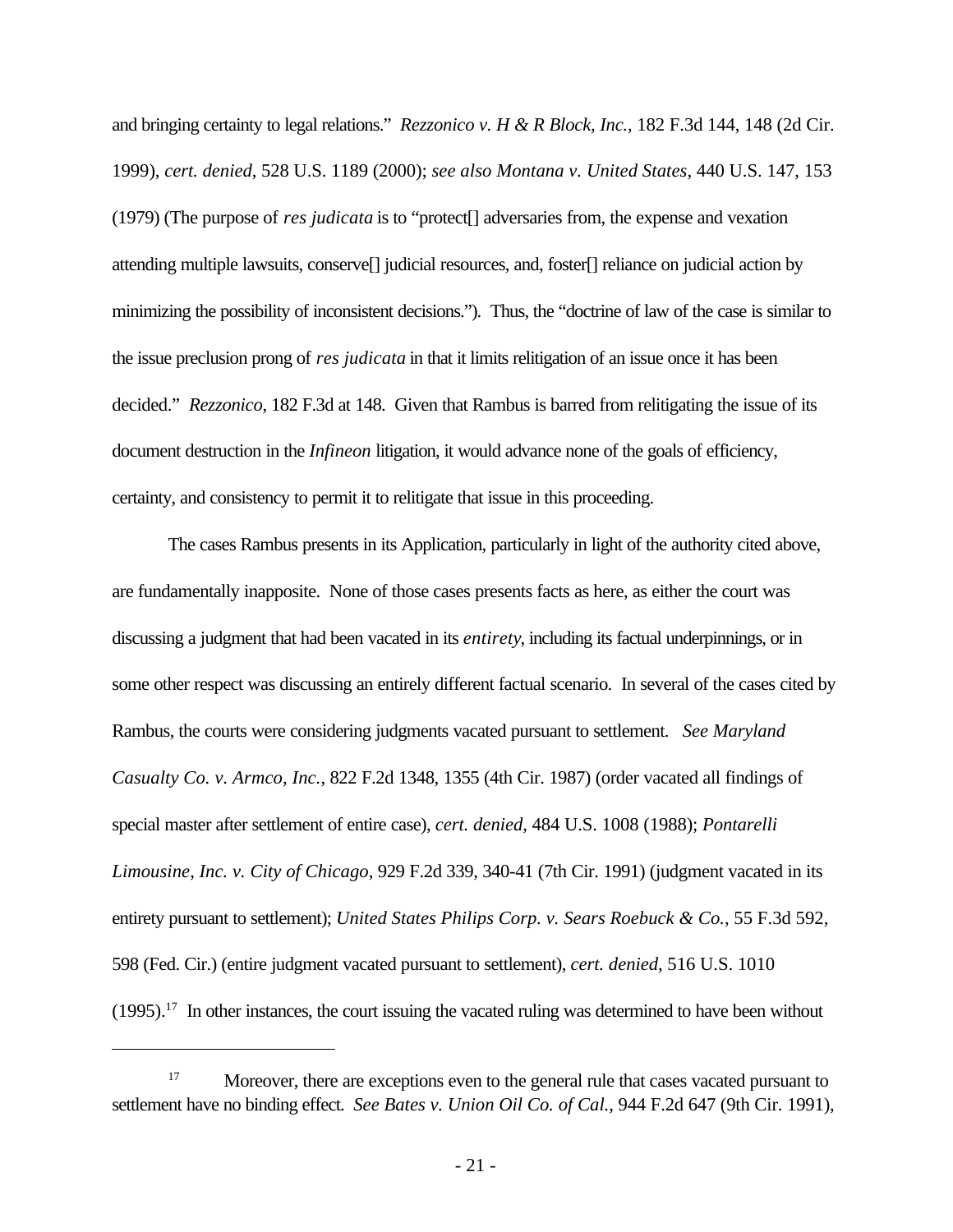authority to consider the case. *See Savidge v. Fincannon*, 836 F.2d 898, 906 (5th Cir. 1988) (entire matter vacated for lack of jurisdiction); *Dodrill v. Ludt*, 764 F.2d 442, 444 (6th Cir. 1985) (criminal conviction upon which estoppel was based had been vacated in entirety because criminal statute was constitutionally infirm). In a third group of cases cited by Rambus, the vacated judgment was expressly vacated in its entirety, including factual findings (if any had been made). *See No East-West Highway Comm., Inc. v. Chandler*, 767 F.2d 21, 24 (1st Cir. 1985) (order relinquishing jurisdiction of case and specifically rescinding effect of prior orders did not have collateral estoppel effect); *Consolidated Express, Inc. v. New York Shipping Ass'n, Inc.*, 641 F.2d 90, 93-94 (3d Cir. 1981) (denying collateral estoppel effect to determination of legal issue that was vacated in another case); *Ornellas v. Oakley*, 618 F.2d 1351, 1356 (9th Cir. 1980) (entire summary judgment had been reversed); *United States v. Lacey*, 982 F.2d 410, 412 (10th Cir. 1992) (entire order regarding forfeiture of appearance bond had been vacated). Finally, in two of the cases cited by Rambus, the court applied collateral estoppel, despite the fact that the predicate issues were vacated or reversed. *See Stone v. Williams*, 970 F.2d 1043, 1054 (2d Cir. 1992) (holding liability determination could collaterally estop party even though damages had been remanded for further proceedings), *cert. denied*, 508 U.S. 906 (1998); *Jaffree v. Wallace*, 837 F.2d 1461, 1466-67 (11th Cir. 1988) (holding collateral estoppel applied in case where predicate case, upon which collateral estoppel was based, was subsequently reversed).

Here, only one aspect of the judgment — the award of fees — was vacated. The remainder of the findings, relating to Rambus's litigation misconduct including document destruction, as the Federal Circuit made crystal clear, were upheld in all respects. The fact that, as Rambus claims, "every circuit

*cert. denied*, 503 U.S. 1005 (1992).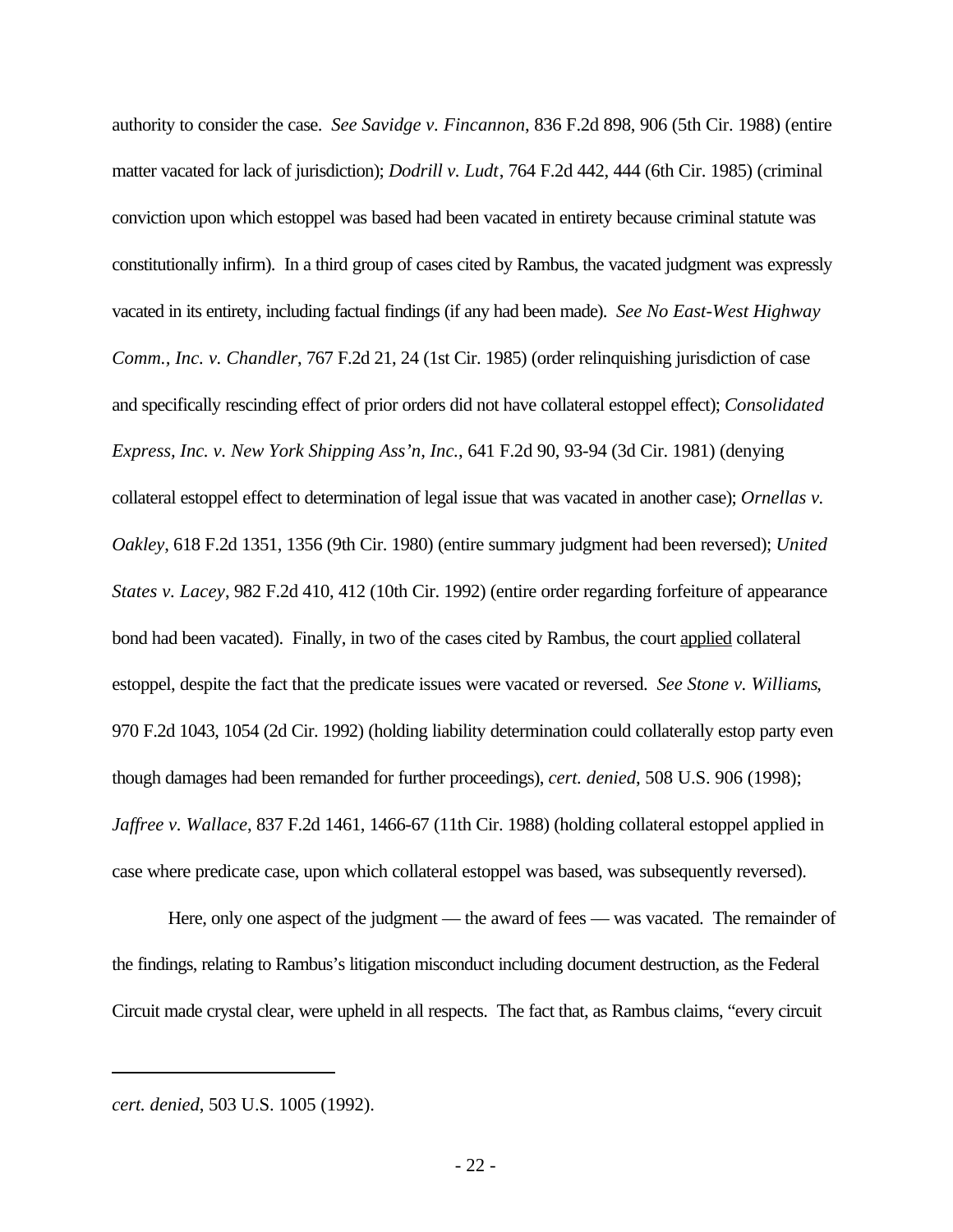that has reached the issue . . . ha[s] held that in civil cases a judgment vacated on appeal loses whatever preclusive effect it previously possessed," Rambus App. 7-8, is irrelevant to the case at hand, because that "general rule" simply does not apply here.

Finally, Rambus puts much rhetorical emphasis on its contention, unsupported by case law, that applying collateral estoppel in these circumstances "will force litigants to appeal every adverse factual finding." Rambus App. 10; *see also id.* at 13 n.9. Yet such a result would not arise from Judge Timony's Order.<sup>18</sup> Indeed, Rambus's own decisions as to what issues to appeal demonstrate the weakness in their argument. The district court in *Infineon II* held that three independent grounds supported the award of attorneys' fees. Rambus chose to appeal two of those grounds. Rambus claims that reversal of any of the those grounds would suffice to reverse the award of fees. If that is true, then Rambus appealed more issues than were necessary to overturn the award of fees, which is particularly surprising in light of its contention that it was forced to limit the number of arguments it made on appeal. In short, Rambus is now attempting to evade the usual and predictable effect of its own strategic decision to narrow the issues on appeal to those it believed had the greatest chances of success by claiming that this rule would have required it to appeal an issue it believed, at the time, was without sufficient merit to warrant an appeal.

Rambus's contention on this point may allude, incorrectly, to the usual rule that a judgment supported by two (or more) independent grounds does not have preclusive effect with respect to either of those grounds. Invocation of that rationale in these circumstances would be misplaced. First, that

<sup>&</sup>lt;sup>18</sup> *Dodrill*, 764 F.2d at 444-45, is not to the contrary. That case was addressing circumstances where the decision was "entirely vacated." As explained, the Federal Circuit vacated the award of attorneys' fees only in part, leaving intact the findings of litigation misconduct by Rambus.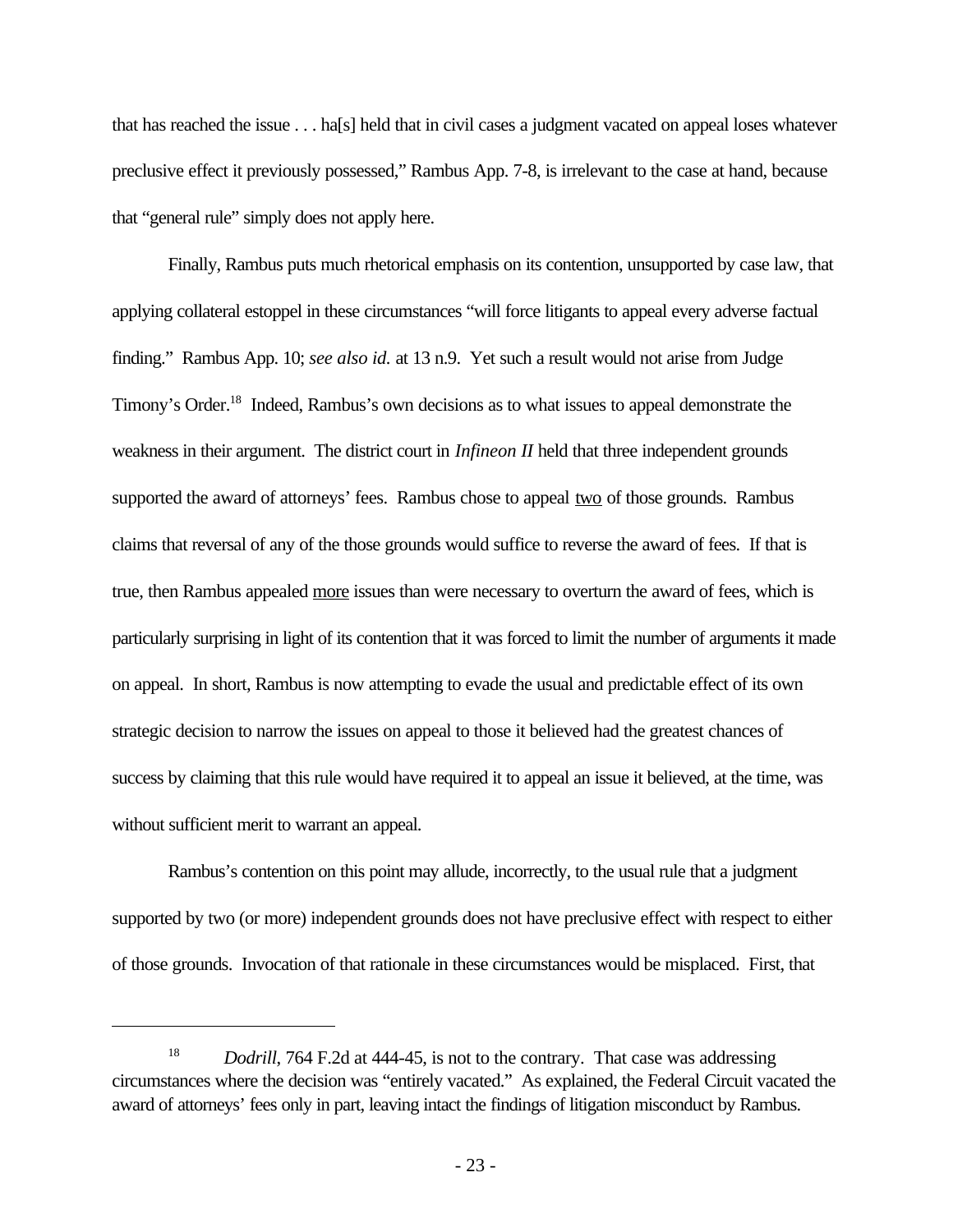doctrine applies to unappealed rulings, because of the concern that a "rule which gives *res judicata* effect to both grounds leaves the losing party who concedes the adequacy of one no appellate remedy for the patent invalidity of the other except a frivolous appeal." *Dozier v. Ford Motor Co.*, 702 F.2d 1189, 1194 (D.C. Cir. 1983). Here, of course, Rambus appealed two of the three independent grounds supporting the award of attorneys' fees — Rambus clearly was not deterred from an appeal. Second, that doctrine is designed to prevent the perceived injustice of giving collateral estoppel effect to a possibly incorrect ruling when another ruling is plainly correct, making an appeal therefrom frivolous. Those are not the circumstances here. Rambus here actually appealed two of the three grounds, despite not appealing the document destruction ground. It therefore took the very appeal that this doctrine helps ensure need not be taken.

# 2. Rambus Had a Full and Fair Opportunity to Litigate Its Litigation Misconduct, Thereby Fully Satisfying the "Necessary to the Judgment" Prong of the Collateral Estoppel Test.

Because Rambus had the opportunity to litigate fully whether it engaged in litigation misconduct by destroying documents, it should not be heard to complain that the district court's holding in *Infineon II* is not "essential" to the judgment and therefore has no preclusive effect. Rambus contends that because the district court's award of attorneys' fees was vacated, any finding regarding litigation misconduct is no longer "necessary to the judgment." Rambus App. 11. Rambus's argument elevates form over substance, and in so doing completely ignores the reasons justifying the rule upon which they place complete reliance in the first place. As Judge Timony clearly explained in his Order, Rambus had the opportunity to litigate the question of its document destruction fully, and therefore the *Infineon II* court's holding warrants preclusive effect.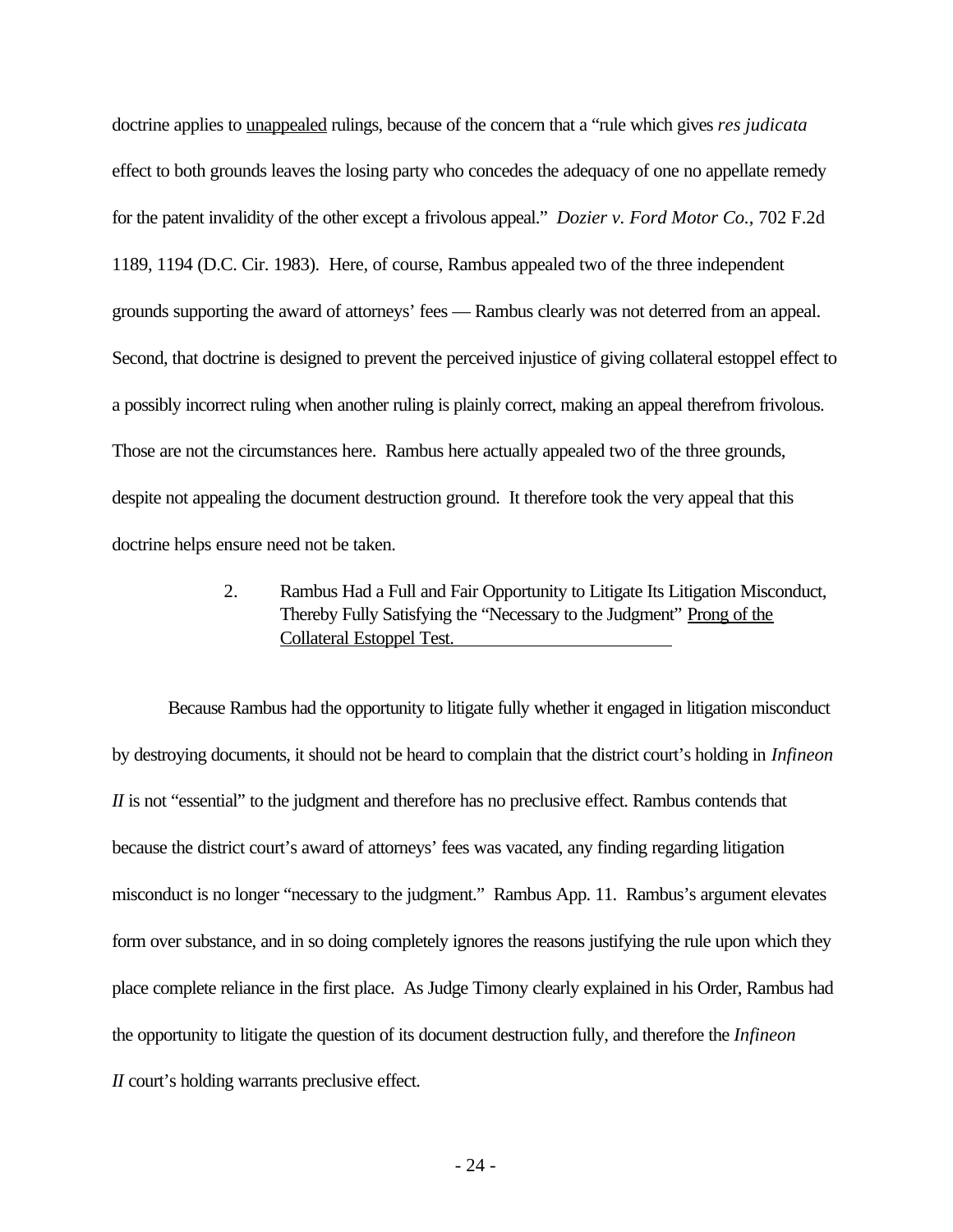As Complaint Counsel explained in its Supplemental Memorandum, collateral estoppel may be used to bar a party from relitigating an issue on which it has been fully heard and lost. "[A] party who has had one fair and full opportunity to prove a claim and has failed in that effort, should not be permitted to go to trial on the merit of that claim a second time." *Blonder-Tongue*, 402 U.S. at 324- 25. The purpose of the doctrine is to "protect[] adversaries from, the expense and vexation attending multiple lawsuits, conserve[] judicial resources, and, foster[] reliance on judicial action by minimizing the possibility of inconsistent decisions." *Montana*, 440 U.S. at 153; *accord Blonder-Tongue*, 402 U.S. at 324-25 ("Both orderliness and reasonable time saving in judicial administration require that this be so unless some overriding consideration of fairness to a litigant dictates a different result in the circumstances of the particular case."). Here, all of the bases for collateral estoppel warrant a conclusion that Rambus should be barred from relitigating the question of whether its admitted destruction of very large volumes of business records starting in mid-1998 was done "in part, for the purpose of getting rid of documents that might be harmful" in future anticipated litigation.

In order to advance the efficient administration of justice, "once a court has decided an issue of fact or law necessary to its judgments, that decision may preclude relitigation of the issue in a suit on a different cause of action involving a party to the first case." *Allen v. McCurry*, 449 U.S. 90, 94 (1980) (emphasis omitted); *accord Montana*, 440 U.S. at 153.<sup>19</sup> Here, each of the elements supporting collateral estoppel weighs in favor of applying it to bar Rambus from relitigating its motives for its document destruction and the fact that the document destruction was done at a time when the company anticipated future JEDEC-related litigation. First, the issue was actually litigated in the

<sup>&</sup>lt;sup>19</sup> The availability of "offensive non-mutual collateral estoppel," as Complaint Counsel is asserting here, is well recognized. *See Parklane Hosiery*, 439 U.S. 322 (1979).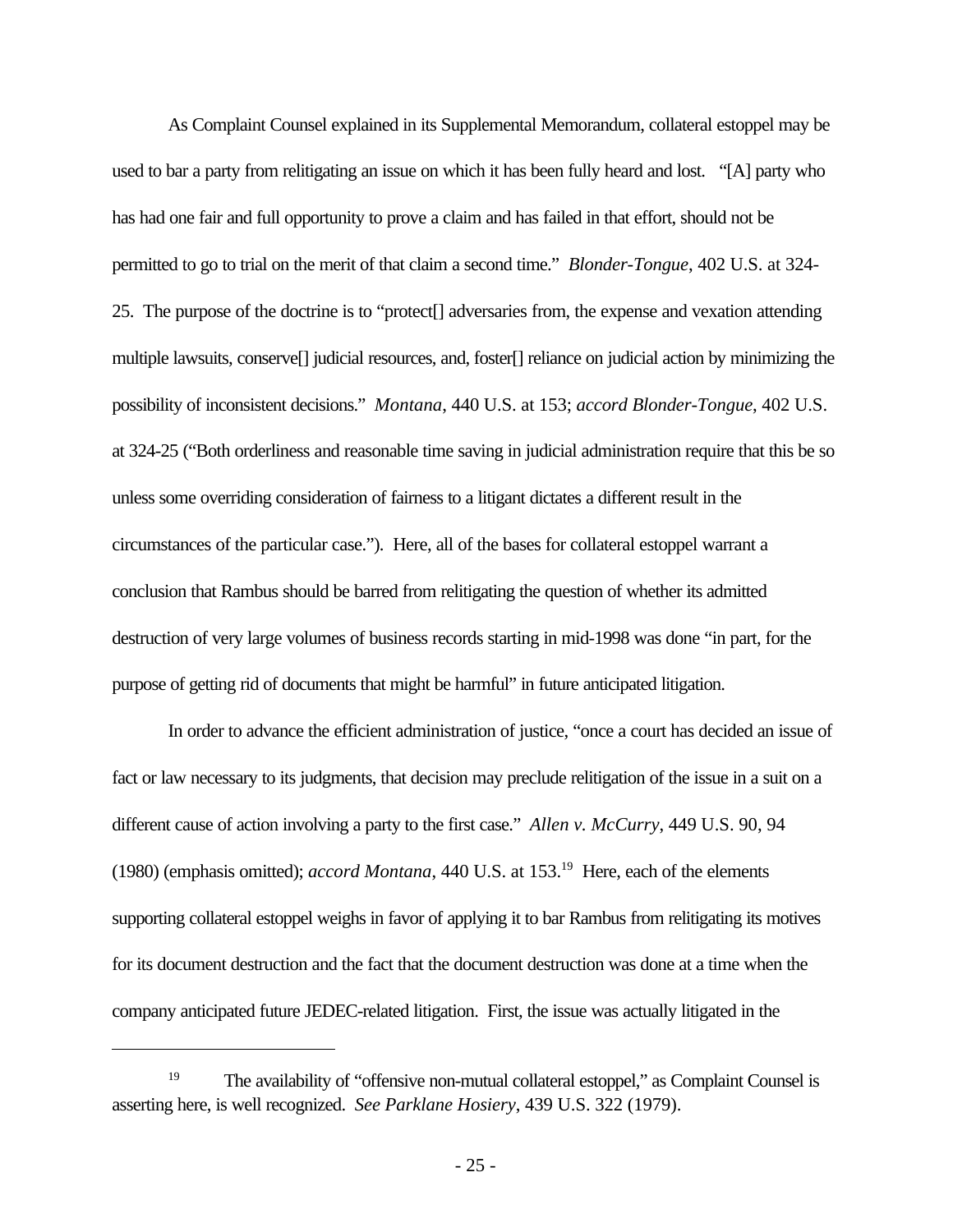*Infineon* case; second, it was actually and necessarily determined in that proceeding; and, third, applying estoppel against Rambus would not "work an unfairness." *E.g.*, *McLaughlin v. Bradlee*, 803 F.2d 1197, 1201 (D.C. Cir. 1986); *Montana*, 440 U.S. at 153; *accord Mother's Restaurant, Inc. v. Mama's Pizza, Inc.*, 723 F.2d 1566, 1571 (Fed. Cir. 1983); *United States v. Weems*, 49 F.3d 528, 531-32 (9th Cir. 1995).

The issues relating to Rambus's document destruction were fully litigated in the district court. As explained above, the ruling subjected Rambus to over \$7 million in fees. Not only did Rambus have the opportunity to put on evidence, it also had an opportunity for oral argument. The district court issued a comprehensive opinion in conjunction with its order awarding attorneys' fees to Infineon indeed, the question was a principal subject of an order separate from the merits of the patent case. Rambus had the opportunity to appeal the court's ruling, but chose not to. Instead, it appealed only the other two alternative bases upon which the court awarded attorneys' fees. *See Infineon III*, 318 F.3d at 1106. Rambus, now contends, having not previously contended in its response to Complaint Counsel's motion, that it did not have a full and fair opportunity to litigate the issues of its document destruction in the *Infineon* district court. *See* Rambus App. 13. Rambus's arguments should be rejected.

First of all, we respectfully submit that Your Honor should not reward Rambus's sandbagging. Rambus could have made this argument in its response to Complaint Counsel's motion on this issue, and has had numerous other opportunities to challenge the adequacy of the *Infineon* district court's fact finding on this point. Rambus has not, however, until now, claimed that the proceedings were inadequate: not in its initial Opposition and not in its response to Complaint Counsel's Motion for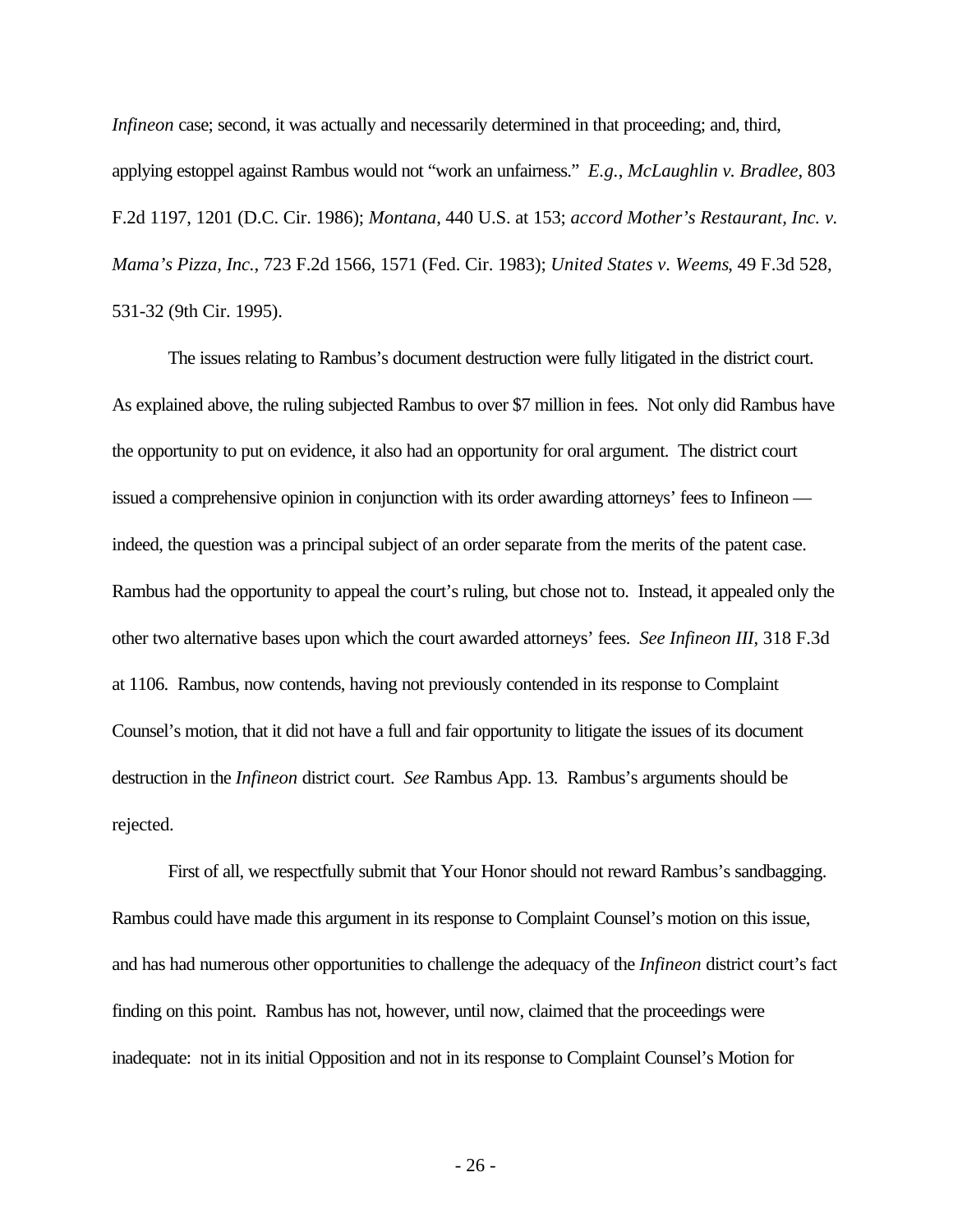Default Judgment.<sup>20</sup> Indeed, Rambus has not contested any of the facts of its document destruction that Complaint Counsel have presented in its numerous pleadings. Moreover, Judge Timony, in his Order on Complaint Counsel's Motion for Default Judgment, reached many of the same factual conclusions as Judge Payne in the *Infineon* litigation with respect to Rambus's document destruction, supporting the conclusion that Judge Payne's findings are worthy of deference.

Second, Rambus has *still* failed to bring forward facts that contradict Judge Payne's findings. It maintains here that these findings were wrong, yet it has not proffered any evidence to contradict those findings. Without a showing of other evidence that it was not able to present at the *Infineon* hearing, there is no prejudice. *See Sandberg v. Virginia Bankshares, Inc.*, 979 F.2d 332, 347 (4th Cir. 1992), *vacated by consent of parties*, No. 91-1873, 1993 WL 524680 (4th Cir., Apr. 7, 1993). Here, as in *Sandberg*, Rambus has "offered no challenge to fairness other than the exclusion of evidence. Because they make no proffer of what this evidence might be, . . . issue preclusion is fair." *Id.* at 348. In short, Rambus's "inability to present additional evidence" to Judge Payne (if, in fact, there was any such evidence that it was foreclosed from presenting), "worked no prejudice." *Id.* On a motion for reconsideration, Rambus's failure in this regard is particularly grievous — they make an abstract argument unsupported with proof of actual prejudicial consequences.

As Complaint Counsel explained it its Supplemental Memorandum, the motivation for Rambus's document destruction was carefully considered by the district court and therefore also meets

<sup>&</sup>lt;sup>20</sup> Moreover, Rambus makes no argument that its opportunity to litigate the question of its litigation misconduct was *legally* insufficient. It asserts that the issue was not the central focus of fullblown litigation. But that is no moment, so long as the hearing was provided Rambus with an adequate opportunity to present its case. *Cf. Thournir v. Meyer*, 803 F.2d 1093 (10th Cir. 1986) (denying preclusive effect where previous hearing was held on one day's notice).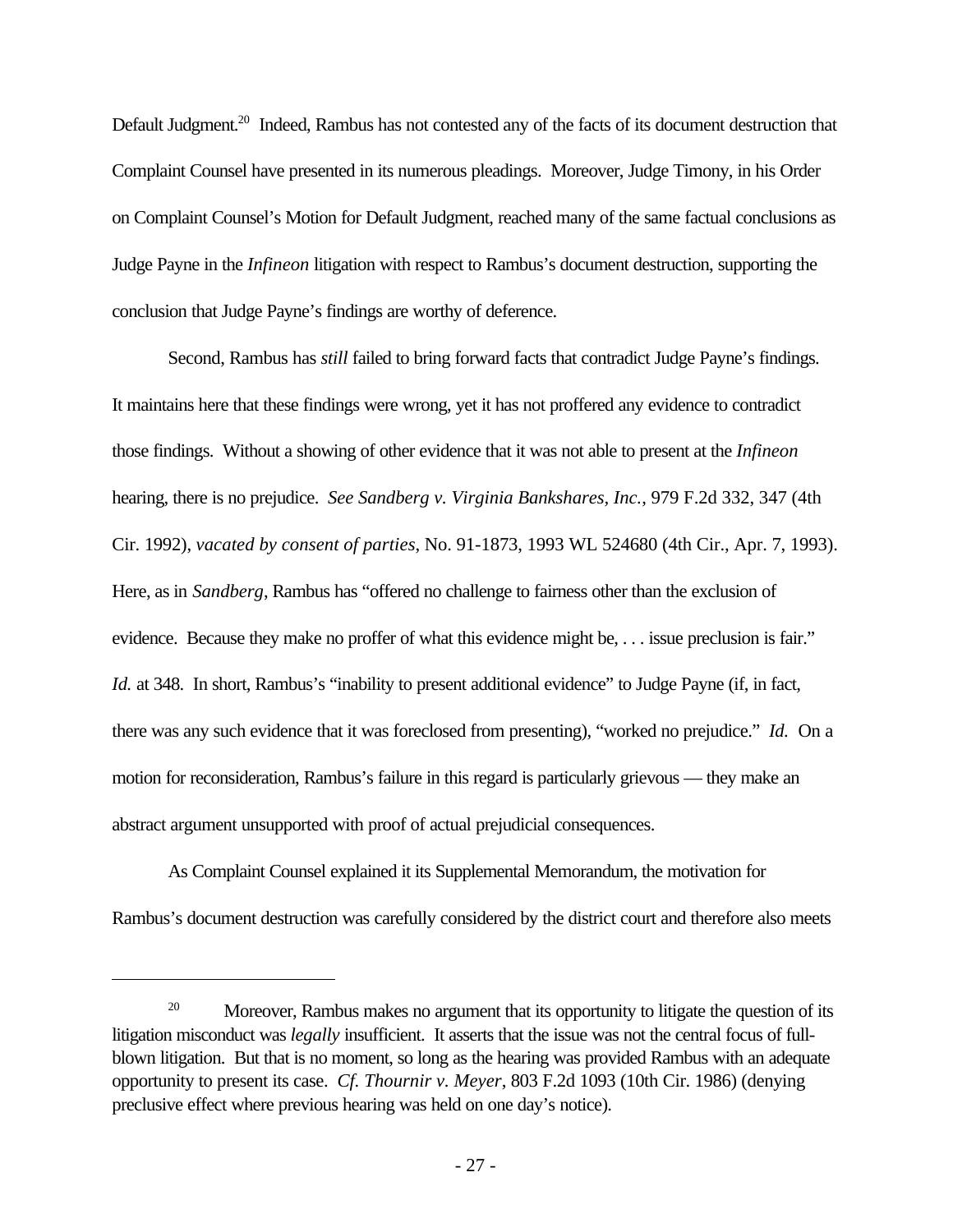the second part of the test: the question was actually and necessarily determined. The purpose of this general rule "is to prevent the incidental or collateral determination of a nonessential issue from precluding reconsideration of that issue in later litigation." *Mother's Restaurant Inc.*, 723 F.2d at 1571. This means that a court need determine only that "the disposition in the first suit was the basis for the holding with respect to the issue and not 'mere dictum' . . . [or] merely incidental to the first judgment." *McLaughlin*, 803 F.2d at 1204 (internal citations omitted). Put differently, although "[d]iscussion of the necessity prong of collateral estoppel analysis is usually framed in terms of determinations that were necessary to the 'judgment' or the 'verdict,'" "[t]he primary purpose of the rule . . . is to ensure that the finder of fact in the first case took sufficient care in determining the issue." *Pettaway v. Plummer*, 943 F.2d 1041, 1044 (9th Cir. 1991) (internal citations omitted), *cert. denied*, 506 U.S. 904 (1992), *overruled on other grounds Santamaria v. Horsley*, 133 F.3d 1242 (9th Cir.) (en banc), *modified*, 138 F.3d 1280 (9th Cir.), *cert. denied*, 525 U.S. 823 (1998); *see also Weems*, 49 F.3d at 534 (because party had fully litigated issue and had opportunity to challenge ruling on appeal, case warranted an "exception to general rule that preclusive effect should be given only to determinations that are . . . necessary to a previous judgment") (Norris, J., concurring).

Here, the objectives of the "necessity" rule have been fully met. Rambus had a full opportunity to litigate the finding that its document destruction was intended to avoid discovery in anticipated litigation, and had an opportunity to appeal the adverse finding. *See Weems*, 49 F.3d at 533 (rejecting argument that lack of appealability precluded application of collateral estoppel because ruling could have been appealed). In other words, this "is not a case where the court reached out to make determinations as to issues which were not before it." *Mother's Restaurant*, 723 F.2d at 1571; *see also Home Owners Federal Savings & Loan Ass'n v. Northwestern Fire & Marine Insurance*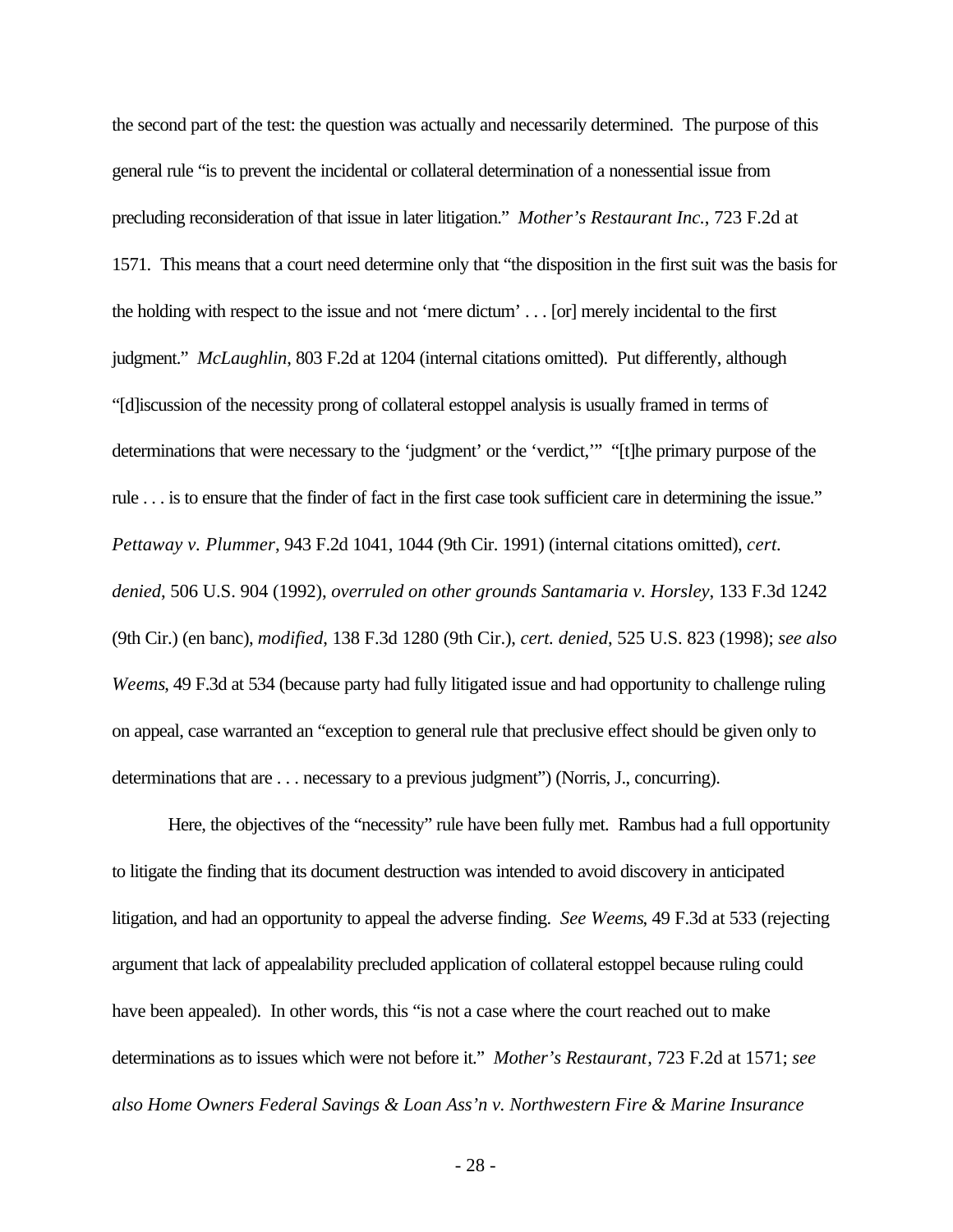*Co.*, 238 N.E.2d 55, 59 (Mass. 1968) ("Such findings may be relied upon if it is clear that the issues underlying them were treated as essential to the prior case by the court and the party to be bound. Stated another way, it is necessary that such findings be the product of full litigation and careful decision."); *see also* WRIGHT, MILLER & COOPER, FEDERAL PRACTICE AND PROCEDURE: JURISDICTION § 4421, at 556 (2002) ("Preclusion could be made available so long as it can be made to appear that real care was in fact taken in litigating and deciding the unnecessary issue."). It is thus irrelevant that the trial court might, on remand, conclude that Infineon is not entitled to attorneys' fees because it was not a prevailing party as required for the award of fees pursuant to 35 U.S.C. § 285. Here the trial court, and, as importantly, Rambus, both treated the issue carefully and fully. Rambus should therefore not be able to escape these fully adjudicated adverse factual determinations on the ground that a subsequent remand may provide a different reason to vacate the fees awarded to Infineon for Rambus's litigation misconduct.

Rambus, however, ignores all of this authority except for *Home Owners*, which, it asserts, contained *dicta* on the relevant issue. *See* Rambus App. 12. Whether the relevant portion of *Home Owners* is *dicta* is irrelevant here, however. Complaint Counsel did not assert the case was binding precedent (which it is not); rather, Complaint Counsel submitted that the reasoning of the case supported its argument, which it does.<sup>21</sup> Judge Timony appears to have agreed with that reasoning, and rejected the very argument Rambus is now attempting again with Your Honor. Meanwhile, Rambus

<sup>21</sup> Notably, it appears that *Rudow v. Fogel*, 382 N.E.2d 1046 (Mass. 1978), which Rambus contends holds that *Home Owners* contained only *dicta*, itself constitutes *dicta* (at least in this regard). The decision explains that were "the [*Home Owners*] proposition to be accepted, we would still have no particular assurance that the indicated condition was met in [this] case." *Rudow*, 382 N.E.2d at 1049. Thus the *Rudow* decision itself explains that *Homeowners*, even if valid, has no application under the facts presented in *Rudow*.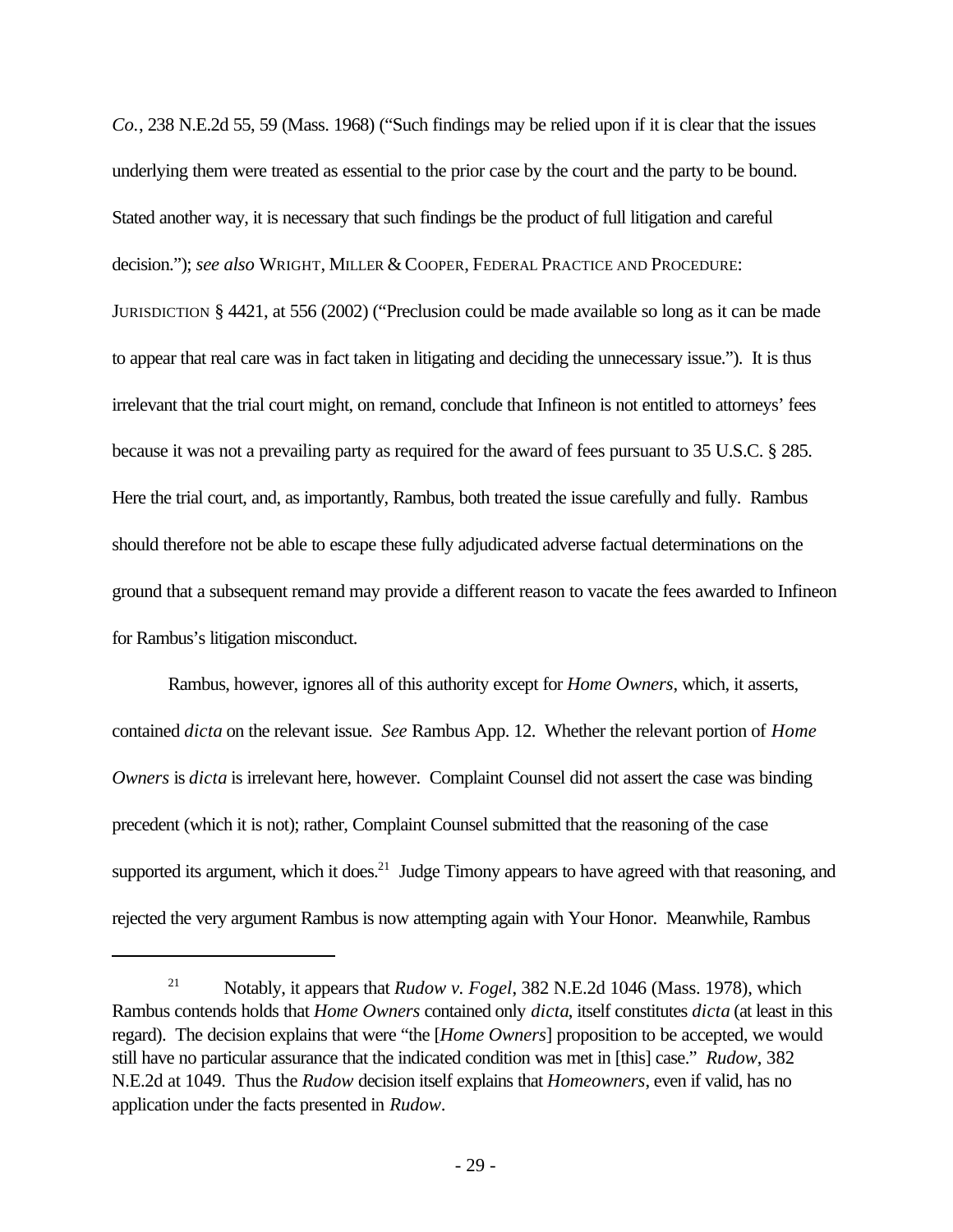ignores the other cases supporting the heart of Complaint Counsel's argument, citing again cases standing only for a "general rule." Rambus therefore has failed to show that Judge Timony's ruling is wrong, let alone deserving of reconsideration by Your Honor.

There is no unfairness here to estopping Rambus from relitigating the fact issues in question. "Preclusion is sometimes unfair if the party to be bound lacks an incentive to litigate in the first trial, especially in comparison to the stakes of the second trial." *Otherson v. Department of Justice, Immigration & Naturalization Service*, 711 F.2d 267, 273 (D.C. Cir. 1983). No such unfairness exists here, as Rambus had full incentive to litigate its position. The \$7 million award of fees amply confirms that Rambus had a full incentive to litigate. Moreover, its pending litigation with Micron and Hynix, as well as the pre-complaint investigation by the Federal Trade Commission, made Rambus fully aware that the outcome of the *Infineon* case could have significant repercussions in subsequent litigation. Finally, as explained above, Rambus *still* has not shown how the facts would turn out differently if it were give the opportunity to relitigate issues relating to its document destruction. (Indeed, if the fact findings were so egregiously wrong and the procedures so woefully adequate as Rambus appears to suggest, an appeal should have obtained an easy reversal.) Without such a presentation, their arguments of unfairness simply lack any credibility.

Contrary to the claims of unfairness advanced by Rambus, permitting it to relitigate those issues in this proceeding would be unjust. As explained above, the law of the case in *Infineon* will bar Rambus from relitigating its litigation misconduct. There is no reason why it should be permitted to do so here, when it is barred from doing so in the underlying litigation. It hopes now for a different result, but that is plainly why the doctrine of offensive collateral estoppel exists: to prevent inconsistent results.

Finally, application of collateral estoppel in these circumstances does not create a requirement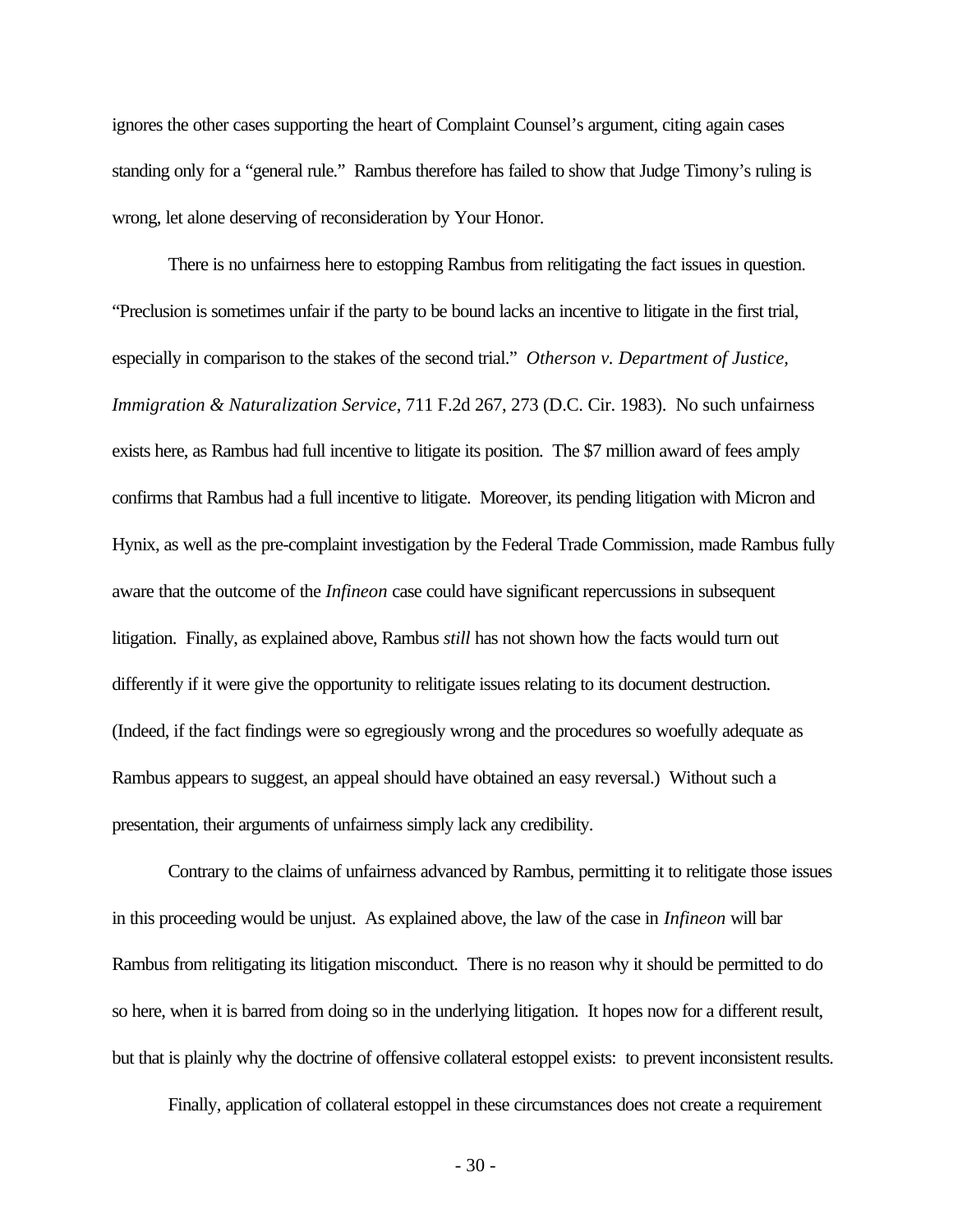that parties appeal everything. As Rambus acknowledges, it "was forced to choose its battles selectively." Rambus App. 13. Yet that is a fundamental purpose of appellate practice: a narrowing of the issues to those deemed most important by the parties. *See Beverly California Corp. v. National Labor Relations Board*, 227 F.3d 817, 829 (7th Cir. 2000) (page limits precluding party's specific listing of all issues it was challenging "'forced' party to offer what it gave [the court]: the concise and helpful statement" of the basis for its appeal), *cert. denied*, 533 U.S. 950 (2001). If Rambus believed it had meritorious grounds for reversal of Judge Payne's ruling, it could have devoted a small portion of its appellate brief to that issue or seek leave for an expansion of the applicable page limits. *Cf. Weeks v. Angelone*, 176 F.3d 249, 272 (4th Cir. 1999) ("While the page limitation may have led . . . counsel to make certain strategic choices as to which arguments to include and which to omit, the page limitation is reasonable."), *aff'd on other grounds*, 528 U.S. 225 (2000). Rambus chose to focus its appeal on other issues that it deemed more important; that does not mean that this ruling would now force it, and future appellants, to appeal lower-court rulings they deem unimportant. In short, Rambus should not be permitted to extricate itself from the consequences of its failure to appeal on the basis of vague and hypothetical policy arguments.

B. Whether Collateral Estoppel Properly Bars Rambus from Relitigating Certain Issues Is Not a "Controlling Question of Law."

The determination that Rambus is collaterally estopped from relitigating the question of its document destruction is an ancillary evidentiary issue, not a controlling question of law. The Commission has previously held that a controlling question of law or policy is "not equivalent to merely a question of law which is determinative of the case at hand. To the contrary, such a question is deemed controlling only if it may contribute to the determination, at an early stage, of a wide spectrum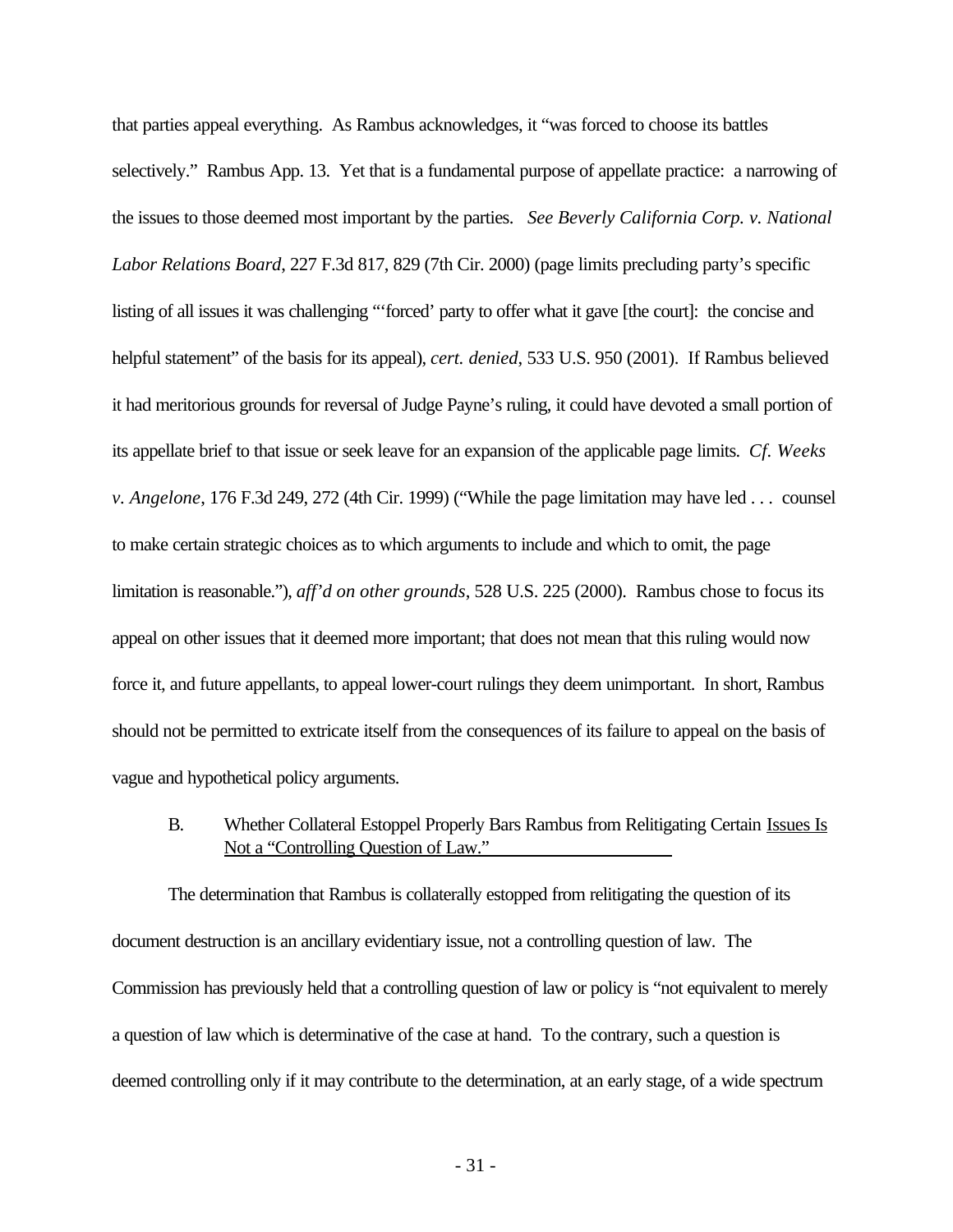of cases." *In the Matter of Automotive Breakthrough Sciences, Inc*., FTC Dkt. Nos. 9275 & 9277, Order Denying Interlocutory Appeals, 1996 FTC LEXIS 478, \*1 (Nov. 5, 1996); *accord Schering-Plough*, 2002 WL 31433937 (same) (quoting *Breakthrough Sciences*); *In the Matter of Hoechst Marion Roussel, Inc.*, FTC Dkt. No. 9293, Order Denying Motion for Interlocutory Appeal, 2000 FTC LEXIS 155, \*16, at \*18, (Oct. 25, 2000); *see also BASF Wyandotte Corp*., 1979 FTC LEXIS 77, at  $*2$  ("The question is not whether interlocutory review would resolve an 'intellectually intriguing' issue, the early determination of which 'would save . . . considerable trouble and expense.'") (citations omitted). "This standard forecloses interlocutory appeals in situations in which the law is well settled and the dispute arises in the application of the facts attached to that law." *Conference Interpreters*, 1995 WL 17003147. That is precisely the situation here: Rambus is contending that Judge Timony misapplied the law of collateral estoppel to the facts of this case.

To be a controlling question of law, the issue must affect the course of the litigation. *Ahrenholz v. University of Illinois*, 219 F.3d at 677 (certification for intelocutory appeal pursuant to 28 U.S.C. § 1292(b) appropriate only where decision turns on a pure question of law, the resolution of which could head off other litigation).<sup>22</sup> Here the resolution of this question in Rambus's favor would not head off further litigation; to the contrary, it would necessitate more of it. Furthermore, Judge Timony's Order is fundamentally an evidentiary ruling, as it bars Rambus from presenting evidence regarding its litigation misconduct. Interlocutory appeals from such rulings are unwarranted. *See In the Matter of Topps Chewing Gum, Inc.*, 63 F.T.C. 2223 (Nov. 15, 1963) ("An examiner's rulings upon evidentiary or procedurally matters in the course of such proceedings will not be reviewed or disturbed

<sup>22</sup> Commission Rule 3.23(b) is modeled after 28 U.S.C. § 1292(b). *See Conference Interpreters*, 1995 WL 17003147, at n.2.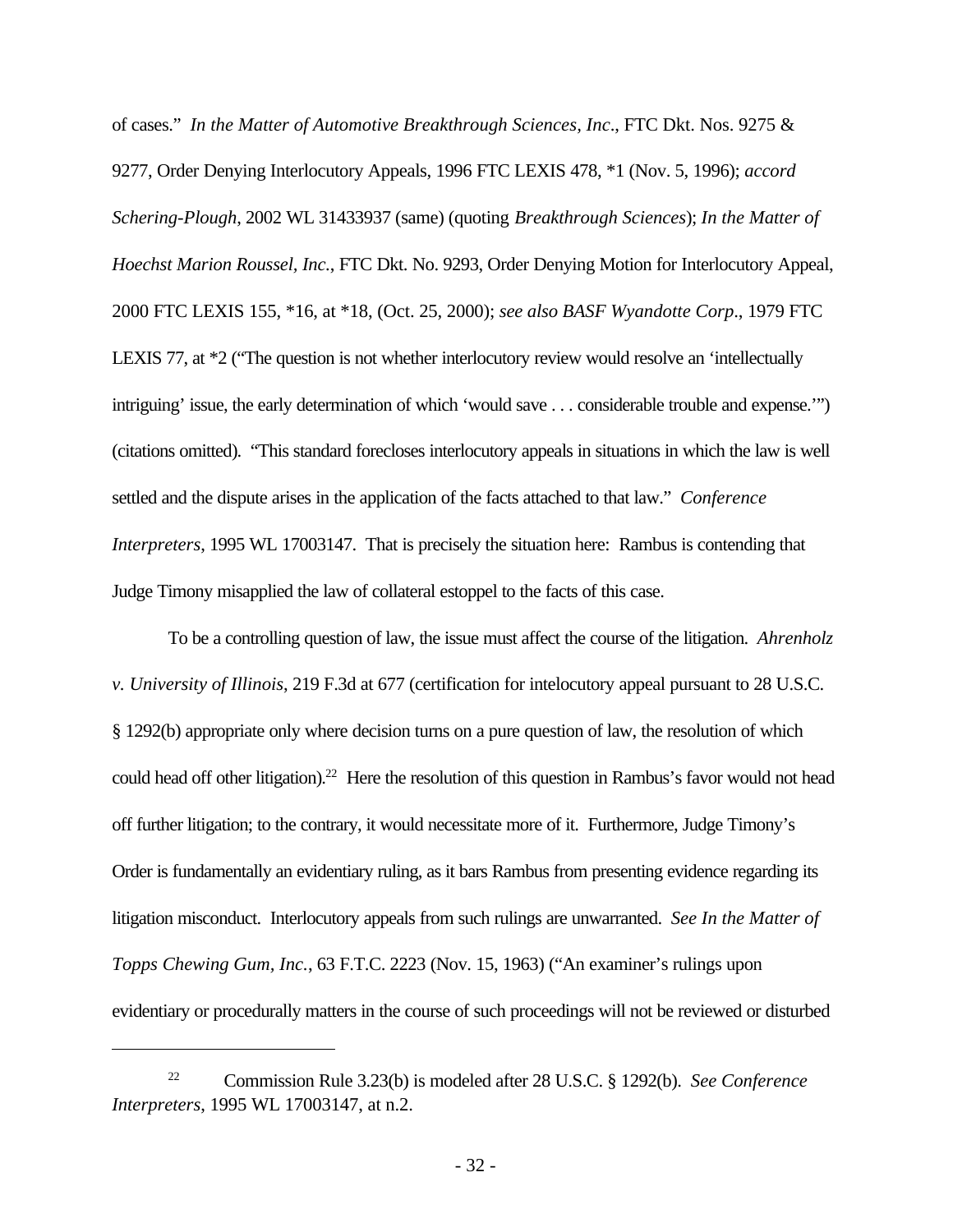in the absence of unusual circumstances."). The application of collateral estoppel to Rambus's litigation misconduct, found in *Infineon*, is therefore not a controlling issue of law suitable for interlocutory review.

# C. Resolution of the Question Will Not Materially Advance the Ultimate Termination of This Litigation.

As explained above, a reversal of Judge Timony's order will retard the litigation, rather than advance it, by requiring Your Honor to take evidence on a matter already heard and considered fully by a federal court. Rambus has yet to come forward with evidence showing that Judge Payne's findings are unreliable. Instead, they have only advanced legal arguments to show why they should be given that opportunity. Unquestionably, however, if given that opportunity, consideration of the issue will expand significantly the amount of evidence that Rambus is likely to present Your Honor. Not only does Rambus's request waste time during the interim decisional period, it will expand the time required to try this case. Interlocutory appeal will therefore retard, not advance, the termination of this litigation.<sup>23</sup>

\* \* \*

For the reasons set forth above, Complaint Counsel respectfully submits that Your Honor should deny Rambus's Request for Reconsideration and deny its Application for Interlocutory Review.

<sup>&</sup>lt;sup>23</sup> Rambus does not appear to contend that it cannot obtain adequate review upon appeal at the conclusion of the hearing. It could not make that showing. If Judge Timony's ruling is incorrect, the Commission will be able to reverse it, as it can for any other erroneous ruling. *See Topps*, 63 F.T.C. 2223 ("[A]ny procedural ruling may ultimately constitute reversible error if it is later determined to be incorrect . . . ."). Rambus would suffer no prejudice from a delay in securing that reversal. In contrast, an erroneous ruling *denying* collateral estoppel would prejudice Complaint Counsel, who would be forced to put on proof that ultimately was unnecessary, and, of course, would waste the Commission's resources by unnecessarily extending the duration of the hearing in this matter.